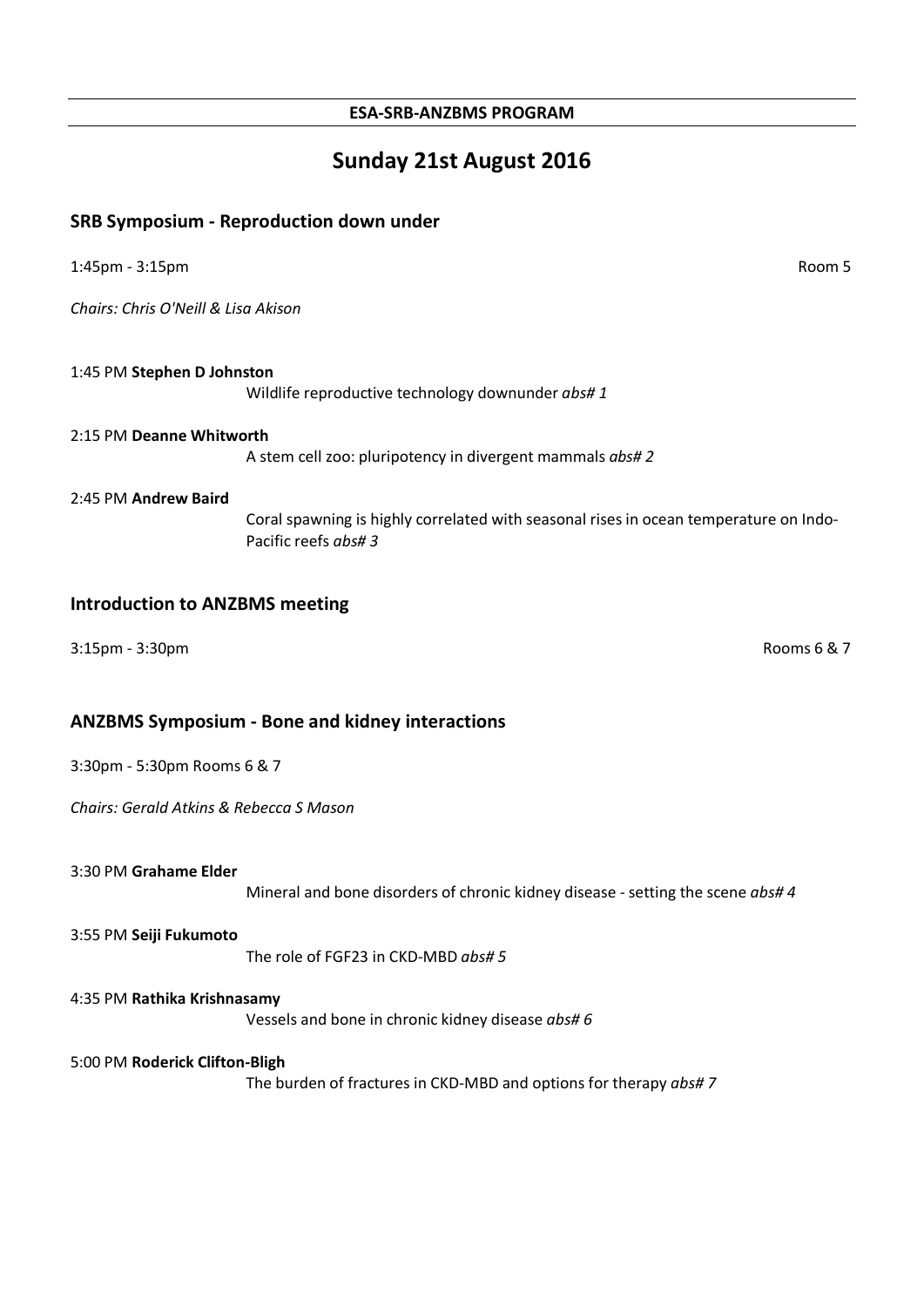### **SRB Public Forum - Big ideas in pluripotency and reprogramming**

*Chairs: Deane Whitworth & Hannah Brown*

| 3:30pm - 5:30pm                                             |                                                                                   | Room 5 |
|-------------------------------------------------------------|-----------------------------------------------------------------------------------|--------|
| 3:30 PM Nathan Palpant                                      | Using genomics to elucidate developmental cell lineage decisions abs#8            |        |
| 3:45 PM Mark Nottle                                         | Embryonic stem cells. A tale of mice and humans as well as pigs. abs#9            |        |
| 4:00 PM Christine Wells                                     | Exploring the many Stem Cell identities in the Stemformatics atlas abs# 10        |        |
| 4:15 PM Caroline E Gargett                                  | Uterine Stem Cell Isolation and Functions abs# 11                                 |        |
| 4:30 PM Patrick Western                                     | Drugs, germline epigenetics and offspring health: should we be concerned? abs# 12 |        |
| <b>Welcome Function &amp; ANZBMS Plenary Poster Session</b> |                                                                                   |        |

5:30pm - 7:00pm Exhibition

*AWE Travel Awards - Dr Belinda Henry*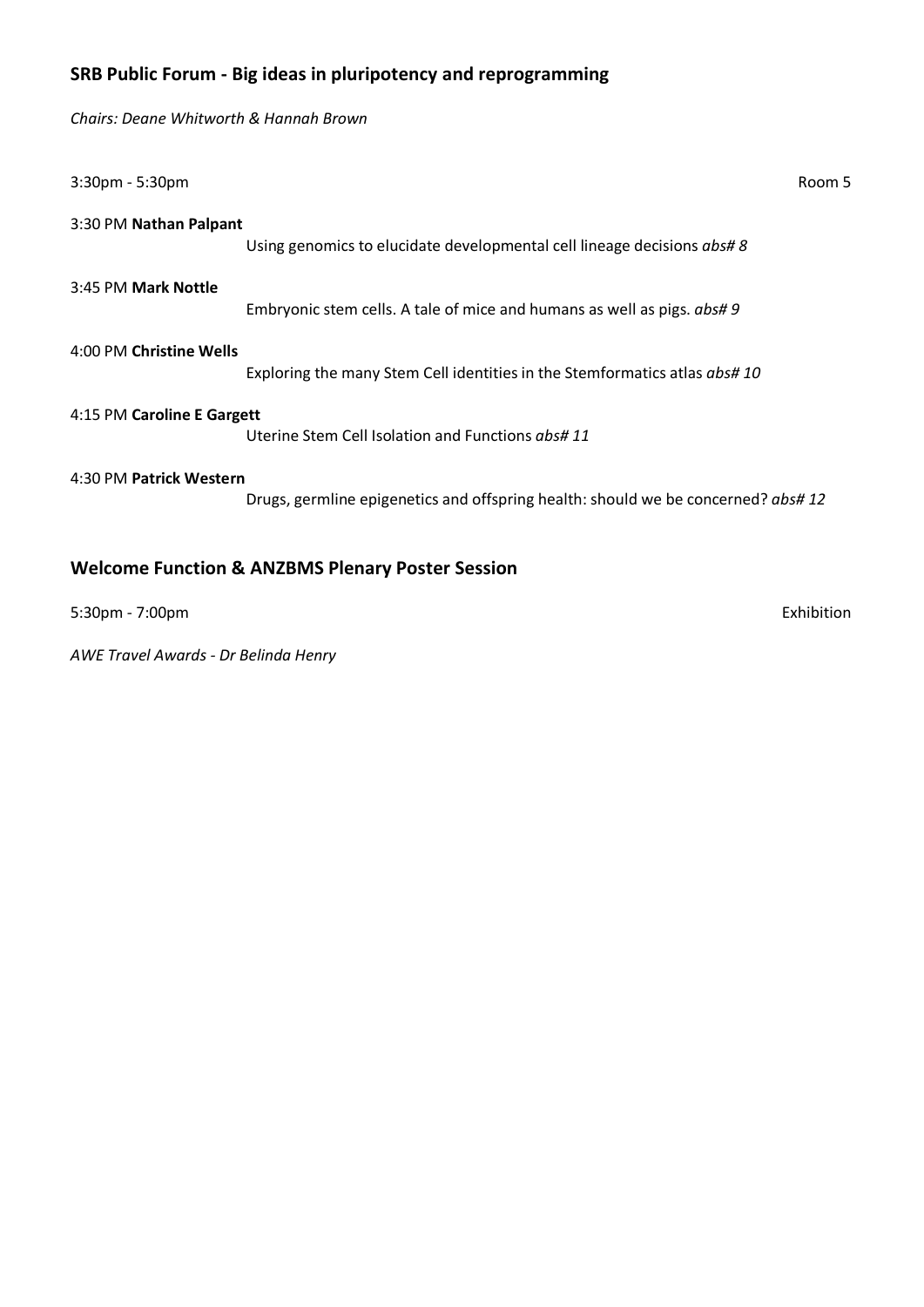### **Monday 22nd August 2016**

### **Novartis Breakfast Symposium - ANZPIT Forum : Advances in the Medical Therapy of Acromegaly**

7:00am - 8:00am Room 5

*Chair: Ann McCormack*

*The conference acknowledges the support of*

U NOVARTIS

### **ESA/SRB/ANZBMS Joint Welcome**

8:30am - 8:45am Arena 1

### **ESA - Harrison Plenary**

8:45am - 9:45am Arena 1

Chair: Helena Teede

*The conference acknowledges the support of*

8:45 AM **Stephen Franks**

Anti-Müllerian Hormone (AMH): physiology and implications for ovarian function and dysfunction *abs# 13*

### **ANZBMS Outstanding Abstract Session**

8:45am - 10:00am Central A

*Chairs: Christopher Kovacs & Emma Duncan*

8:45 AM **Nicola J Lee**

Osteoglycin, a novel regulator of bone mass and glucose homeostasis *abs# 14*

#### 9:00 AM **Steven L Watson**

High intensity progressive resistance training is safe and effective for postmenopausal women with low to very low bone mass: The LIFTMOR Trial *abs# 15*

#### 9:15 AM **Emma C Walker**

Shifting the balance towards STAT3: identification of a new anabolic pathway for bone *abs# 16*

#### 9:30 AM **Natalie K Hyde**

Maternal vitamin D during pregnancy and offspring trabecular bone score *abs# 17*

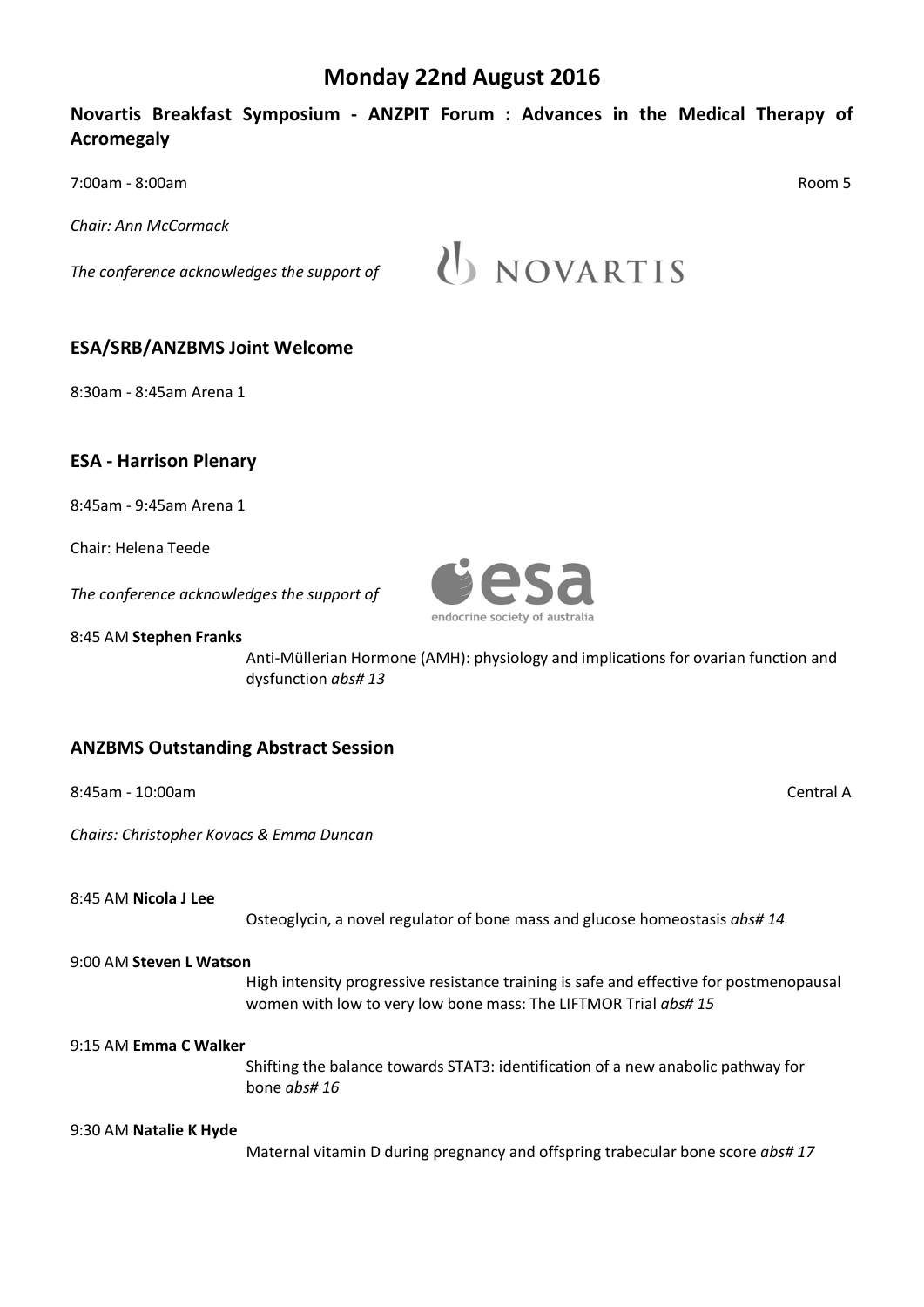#### 9:45 AM **Michelle M McDonald**

Real-time intravital longitudinal imaging of osteoclast formation, function and fate within the bone marrow microenvironment *abs# 18*

#### **SRB Orals - Hormonal regulation of reproduction**

| 8:45am - 10:00am                      | Room 5                                                                                                                                                                         |
|---------------------------------------|--------------------------------------------------------------------------------------------------------------------------------------------------------------------------------|
| Chairs: Jeremy Smith & Natalie Hannan |                                                                                                                                                                                |
| 8:45 AM Jo K Perry                    | The placental variant of human growth hormone reduces maternal insulin sensitivity in<br>C57BL/6J mice abs# 19                                                                 |
| 9:00 AM Kevin Danastas                | Vascular endothelial growth factor in uterine receptivity: influence of ovarian<br>hormones and ovarian hyperstimulation abs#20                                                |
| 9:15 AM <b>Ruili Li</b>               | Germ cell development and transient hormone surge in the $1st$ postnatal week in a<br>mouse: a model for minipuberty in the human abs#21                                       |
| 9:30 AM Leila Arbabi                  | Glucagon-like peptide-1 (GLP-1) and its receptor agonist, Exendin-4, stimulate<br>Gonadotropin Releasing Hormone (GnRH) Secretion at the level of the median<br>eminenceabs#22 |
| 9:45 AM Alicia N Steel                | Are serum levels of anti-Müllerian hormone and oestradiol in juvenile gilts predictive of<br>the onset of puberty abs#23                                                       |

### **SRB Orals - Placenta and implantation**

| 8:45am - 10:00am | Room 6 |
|------------------|--------|
|------------------|--------|

*Chairs: Guiying Nie & Hassendrini Peiris*

#### 8:45 AM **Georgia R Kafer**

Constructing 3D cultures of placental villi using human embryonic stem cells *abs# 24*

#### 9:00 AM **Samson N Dowland**

Caveolae and prominin-2: an important aspect of uterine receptivity *abs# 25*

#### 9:15 AM **Yeukai Mangwiro**

Impact of growth restriction, high-fat diet and exercise on placental angiogenic and NOX4 mRNA in rats *abs# 26*

#### 9:30 AM **Bryony A McNeill**

A Disintegrin and Metalloproteinase With Thrombospondin Motifs (ADAMTS) -1 and - 15 expression is upregulated in the murine placenta following high fat feeding*abs# 27*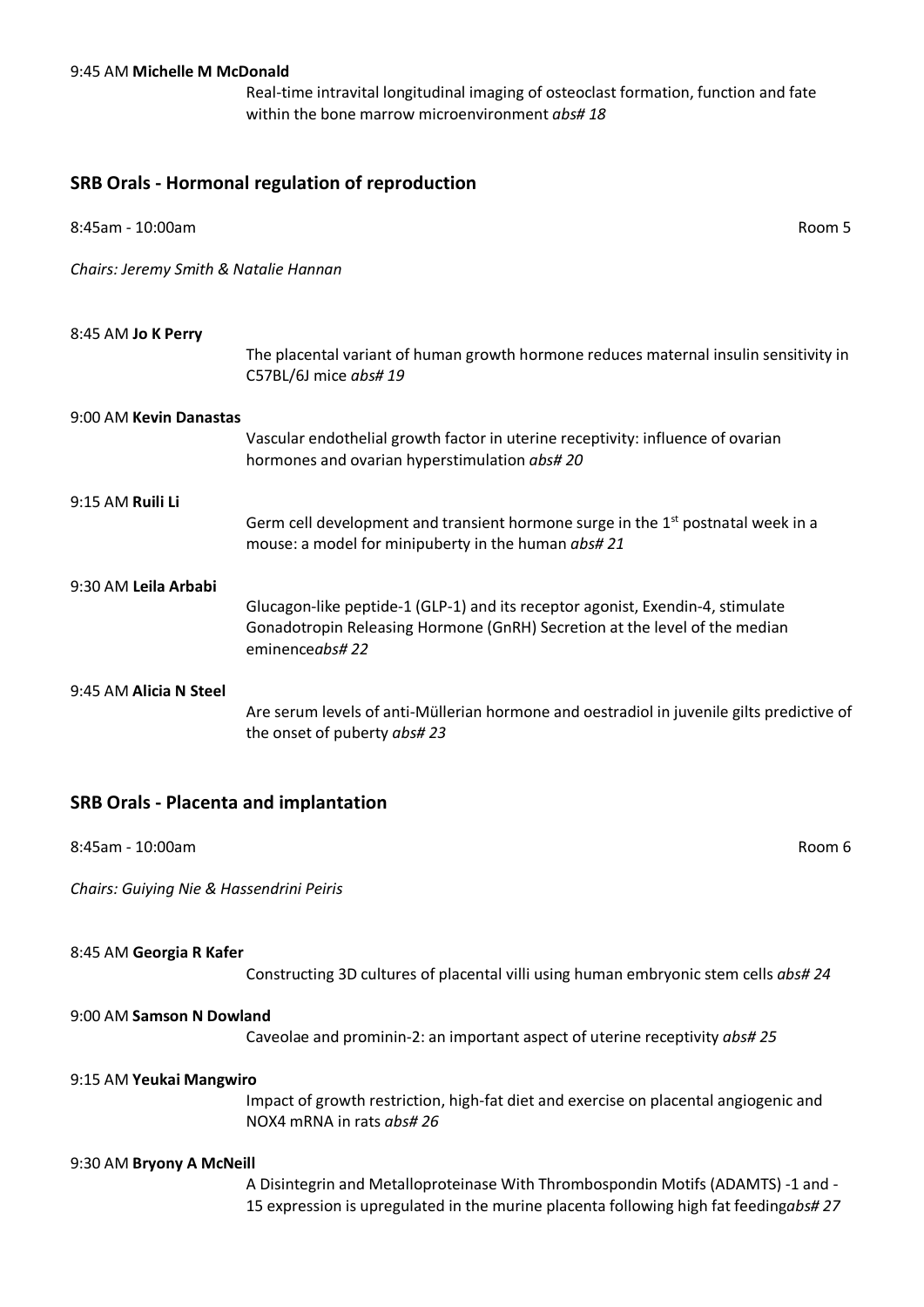Temporal expression of genes involved in placental tryptophan metabolism and transport in human idiopathic fetal growth restriction *abs# 28*

#### **SRB Orals - Testicular biology and dysfunction**

| 8:45am - 10:00am                          | Room 7                                                                                                                         |
|-------------------------------------------|--------------------------------------------------------------------------------------------------------------------------------|
| Chairs: Kate Loveland & Jessie Sutherland |                                                                                                                                |
| 8:45 AM Diana Micati                      | Differential expression profiles of conserved Snail transcription factors in the mouse<br>testis abs#29                        |
| 9:00 AM Andrew Pask                       | Endocrine disruption in <i>utero</i> affects both testis and phallus development in mice. abs#<br>30                           |
| 9:15 AM Maciej Szarek                     | Evidence that activin A upregulates selected chemokines and metalloproteinases to<br>influence human testicular cancer abs# 31 |
| 9:30 AM Cassy Spiller                     | Cripto in testicular germ cell tumours: from development to disease abs# 32                                                    |
| 9:45 AM Tanya Soboleva                    |                                                                                                                                |

A novel role for testis-specific histone variant in non-germ cell carcinogenesis *abs# 33*

### **ESA - Servier Award Lecture**

9:45am - 10:00am Arena 1

*Chair: Helena Teede*

*The conference acknowledges the support of*



9:45 AM **Justin L Chen**

Differential effects of interleukin-6 and activin A in the development of cancerassociated cachexia *abs# 34*

### **ESA/SRB/ANZBMS Morning Tea**

10:00am - 10:30am Exhibition

**SANOFI** DIABETES & *The conference acknowledges the support of*



### **ESA - Novartis Junior Scientist (Basic Science)**

10:30am - 12:00pm Arena 1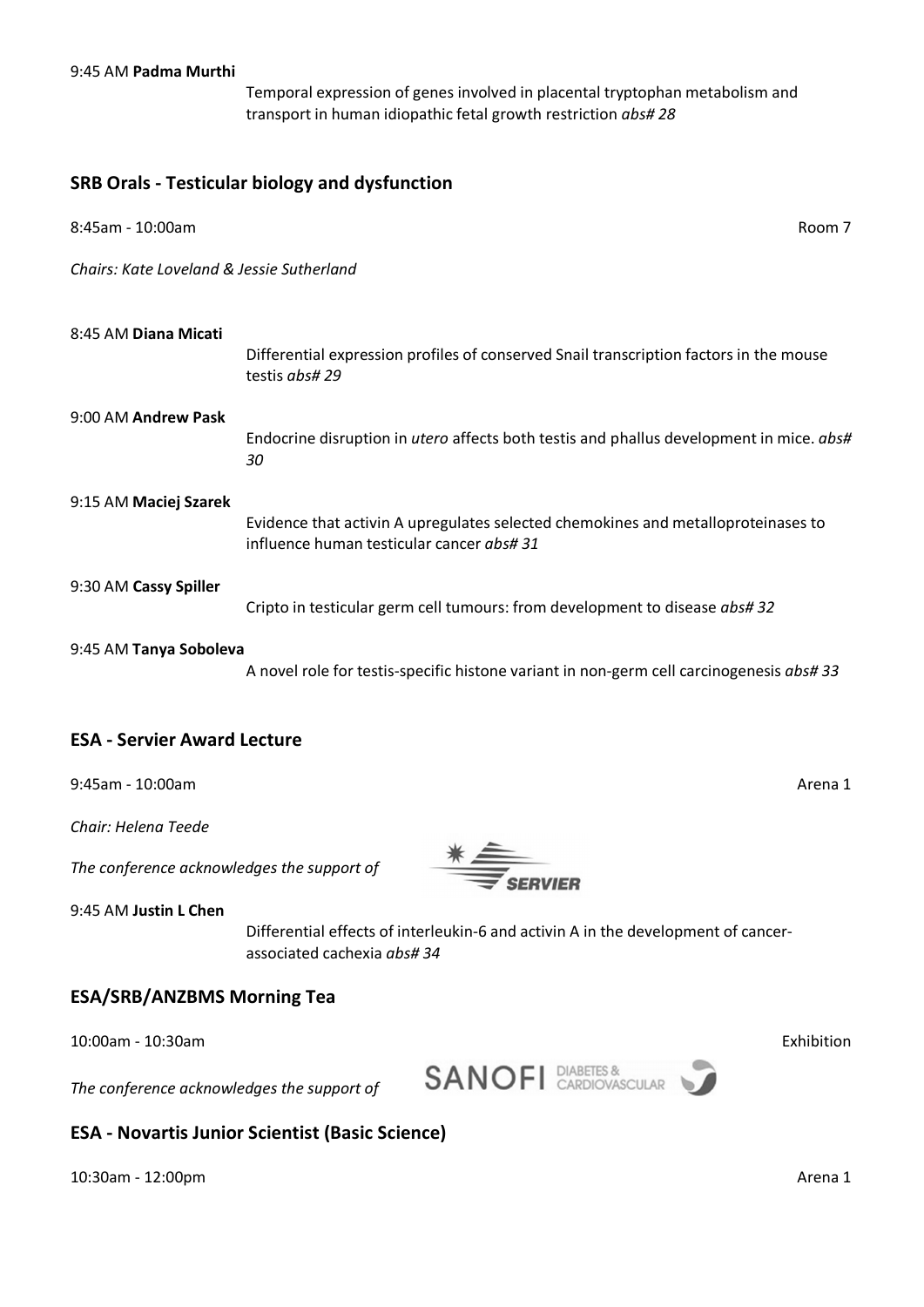*Chairs: Helena Teede & Dilys Leung The conference acknowledges the support of*



#### 10:30 AM **Richard Rebello**

Dual inhibition of RNA Pol I transcription and PIM kinase as a new therapy to treat advanced prostate cancer *abs# 35*

#### 10:45 AM **Emily S Dorey**

Periconceptional alcohol exposure alters heart function and left ventricular estrogen receptor alpha expression in a sex-specific manner *abs# 36*

#### 11:00 AM **Ashlee Clark**

Transcriptome profiling of single prostate cancer cells in the castrate setting *abs# 37*

#### 11:15 AM **CheukMan Cherie Au**

Novel therapeutic peptide, des-acyl ghrelin, suppresses breast cancer growth *abs# 38*

#### 11:30 AM **John-Paul Fuller-Jackson**

Reduction in thermogenesis due to caloric restriction is attenuated by exercise *abs# 39*

#### 11:45 AM **Heba Zahid**

Obesity is associated with an increase in the HIF1 $\alpha$ -PKM2-Aromatase Axis in Breast Adipose Stromal Cells that is reversed by caloric restriction: implications for obesityrelated breast cancer *abs# 40*

### **ESA/ANZBMS Symposium - Endocrine and bone complications of cancer therapy**

10:30am - 12:00pm Central A

*Chairs: Peter Ebeling & Jackie Center*

10:30 AM **Craig Munns**

Cancer associated Avascular Necrosis of Bone *abs# 41*

#### 11:00 AM **Jacques Brown**

An update on ONJ in oncology *abs# 42*

#### 11:30 AM **Margaret Zacharin**

Endocrine Care following Childhood Malignancy *abs# 43*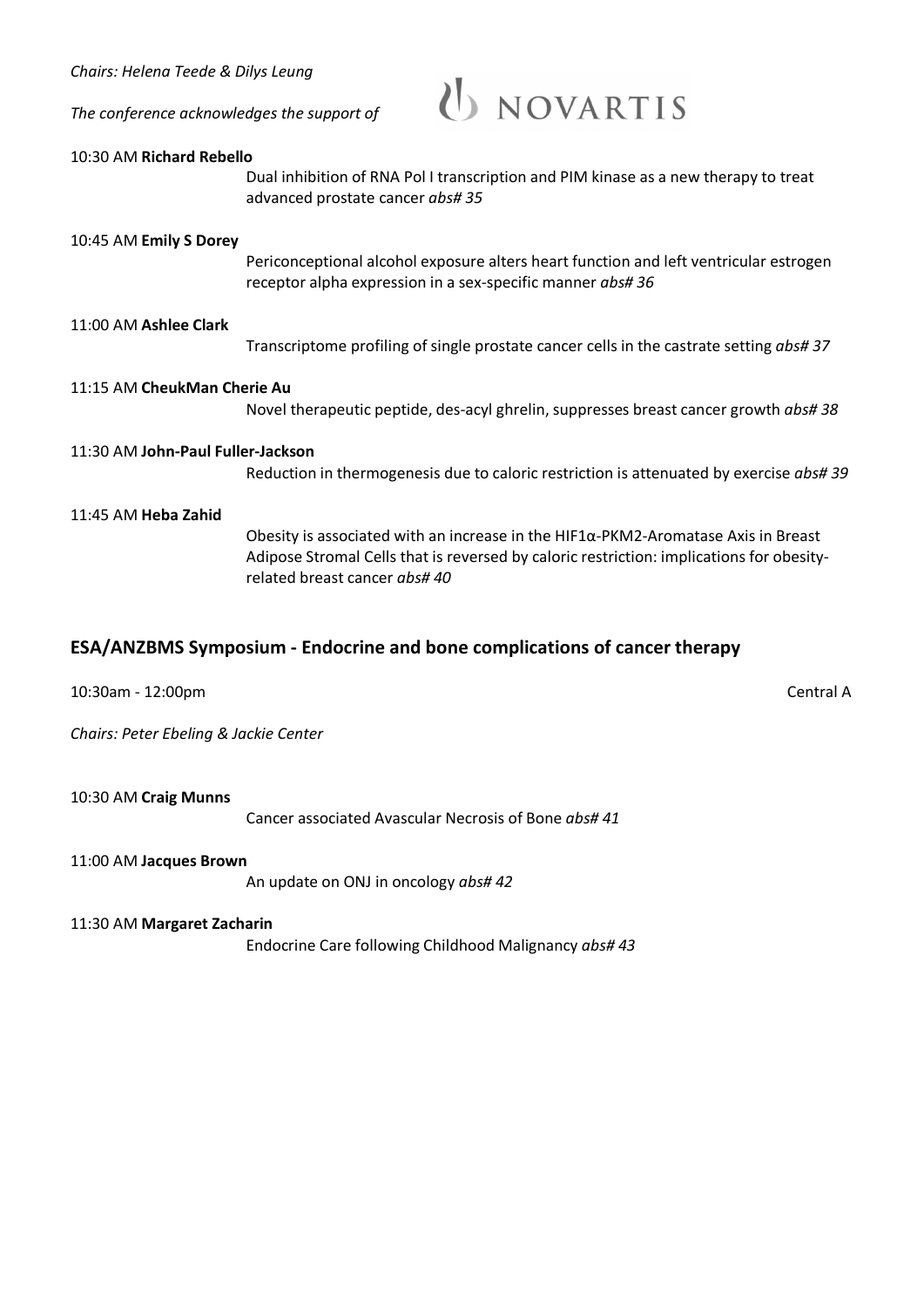### **SRB Orals - Sperm biology**

| 10:30am - 12:00pm                    | Room 5                                                                                                                                                       |
|--------------------------------------|--------------------------------------------------------------------------------------------------------------------------------------------------------------|
| Chairs: Mark Baker & Tanya Soboleva  |                                                                                                                                                              |
| 10:30 AM Aleona Swegen               | Metabolic flexibility of stallion spermatozoa: improving sperm storage strategies with<br>rosiglitazone abs# 44                                              |
| 10:45 AM Bridie Schultz              | Remarkable longterm viability of chilled koala spermatozoa abs#45                                                                                            |
| 11:00 AM Miguel Xavier               | Locating and identifying genomic regions vulnerable to post-testicular DNA oxidative<br>damage in human spermatozoa. abs# 46                                 |
| 11:15 AM Geoffry N De Iuliis         | Oxidative stress-induced protein modifications in spermatozoa and consequences for<br>sperm-oocyte recognition abs# 47                                       |
| 11:30 AM John E Schjenken            | Sperm-associated TLR4 ligands act as signalling molecules in the female reproductive<br>tract at coitus abs#48                                               |
| 11:45 AM Brett Nixon                 | Characterisation of mouse epididymosomes reveals a complex profile of microRNAs<br>and a potential mechanism for modification of the sperm epigenome abs# 49 |
|                                      | <b>SRB Orals - Immune cells and inflammation</b>                                                                                                             |
| 10:30am - 12:00pm                    | Room 6                                                                                                                                                       |
| Chairs: Chris Redman & David Sharkey |                                                                                                                                                              |
| 10:30 AM Bihong Zhang                | Repeated coital exposure to male seminal fluid progressively expand the regulatory T<br>cell populations in mice abs#50                                      |
| 10:45 AM Sivanjah Indumathy          | Delineating the macrophage population during the first wave of mouse<br>spermatogenesis abs# 51                                                              |

11:00 AM **Hon Y Chan**

Seminal plasma TGFβ induces VEGF signalling in the female reproductive tract in the peri-conception period *abs# 52*

#### 11:15 AM **Kavita Panir**

An altered immune environment in microRNA-223 deficient mice may contribute to the development of endometriosis-like lesions *abs# 53*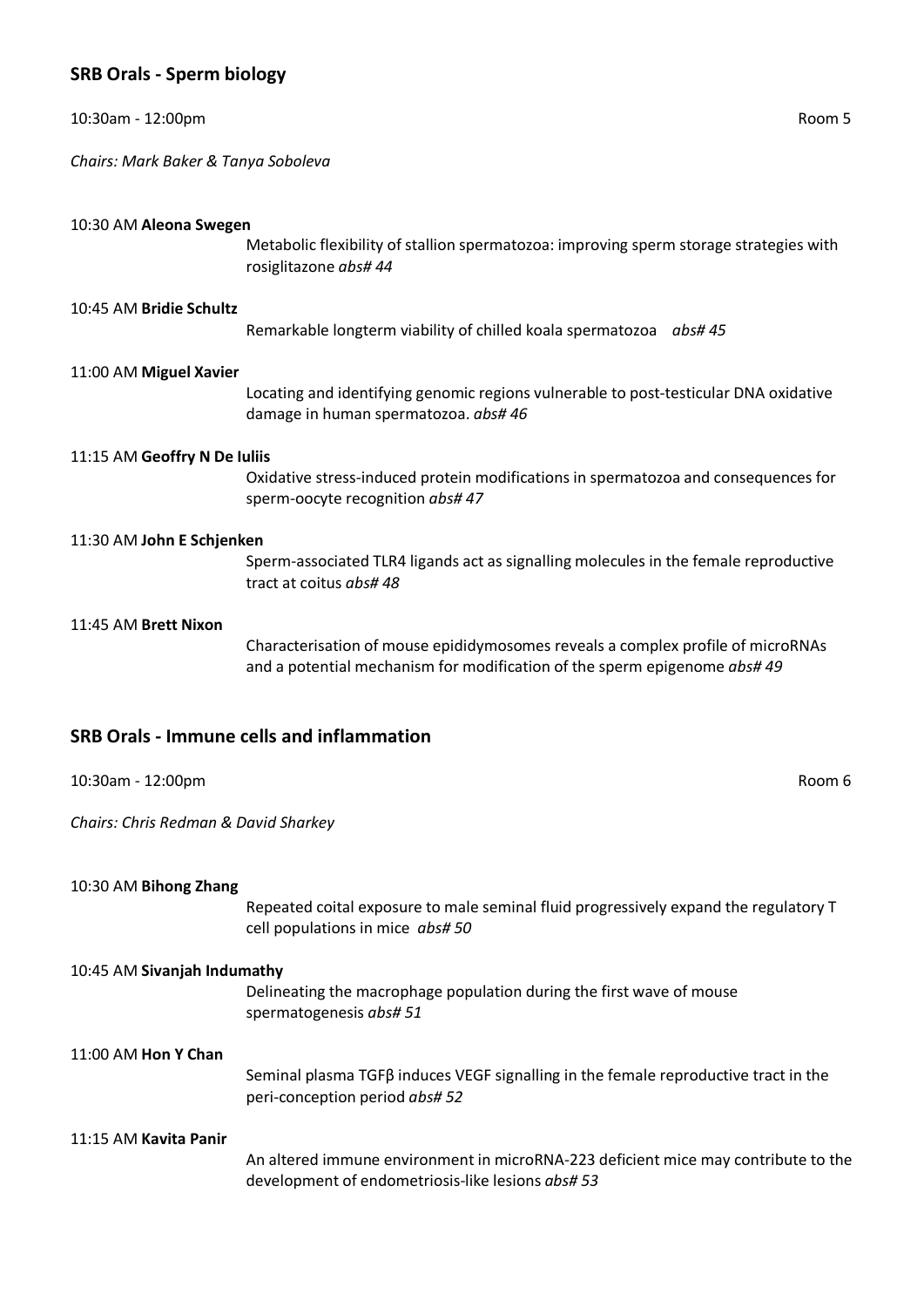mTert promoter activity identifies putative stem/progenitor cells and immune cells in a mouse model of menses and endometrial repair *abs# 54*

#### 11:45 AM **Carolyn M Mitchell**

Epigenetic regulation of labour-associated inflammatory genes in the amnion. *abs# 55*

#### **SRB Orals - The ovarian follicle**

10:30am - 12:00pm Room 7

*Chairs: Karla Hutt & Kirsty Walters*

#### 10:30 AM **Michael J Bertoldo**

Cross-talk between cAMP and SMAD1/5/8 signalling in human granulosa cells *abs# 56*

#### 10:45 AM **Robert B. Gilchrist**

Cyclic AMP modulated-IVM differentially alters oocyte and cumulus cell adenine nucleotides and AMP-activated protein kinase *abs# 57*

#### 11:00 AM **Macarena B Gonzalez**

Differences in ovarian follicle stress responses in dietary models of obesity *abs# 58*

#### 11:15 AM **Lisa Sercombe**

mTORC1 is an essential regulator of granulosa cell proliferation and viability: important insights for infertility in PCOS *abs# 59*

#### 11:30 AM **Jacinta H Martin**

Identification of a key role for permeability glycoprotein in enhancing the cellular defence mechanisms of fertilized oocytes *abs# 60*

#### 11:45 AM **Zaramasina Clark**

Maturational events in ovarian follicles from ewes having heterozygous mutations in both the *BMP15* (I+) and *BMPRIB* (B+) genes (I+B+) with high ovulation rates (OR) compared to wild-types (++) with low OR *abs# 61*

#### **ANZBMS - Models of bone disease**

10:30am - 12:00pm Room 8

*Chairs: Peter Croucher & Natalie Sims*

10:30 AM **Eleanor J Mackie**

Protease-activated receptor exacerbates bone and muscle pathology in a mouse model of Duchenne muscular dystrophy *abs# 62*

#### 11:00 AM **Sarah L Rea**

The role of SQSTM1/p62 in Paget's disease of bone *abs# 63*

#### 11:30 AM **Allison Pettit**

Modelling all aspects of prostate cancer metastases in bone *abs# 64*

#### **ESA/ANZBMS/ENSA Lunch**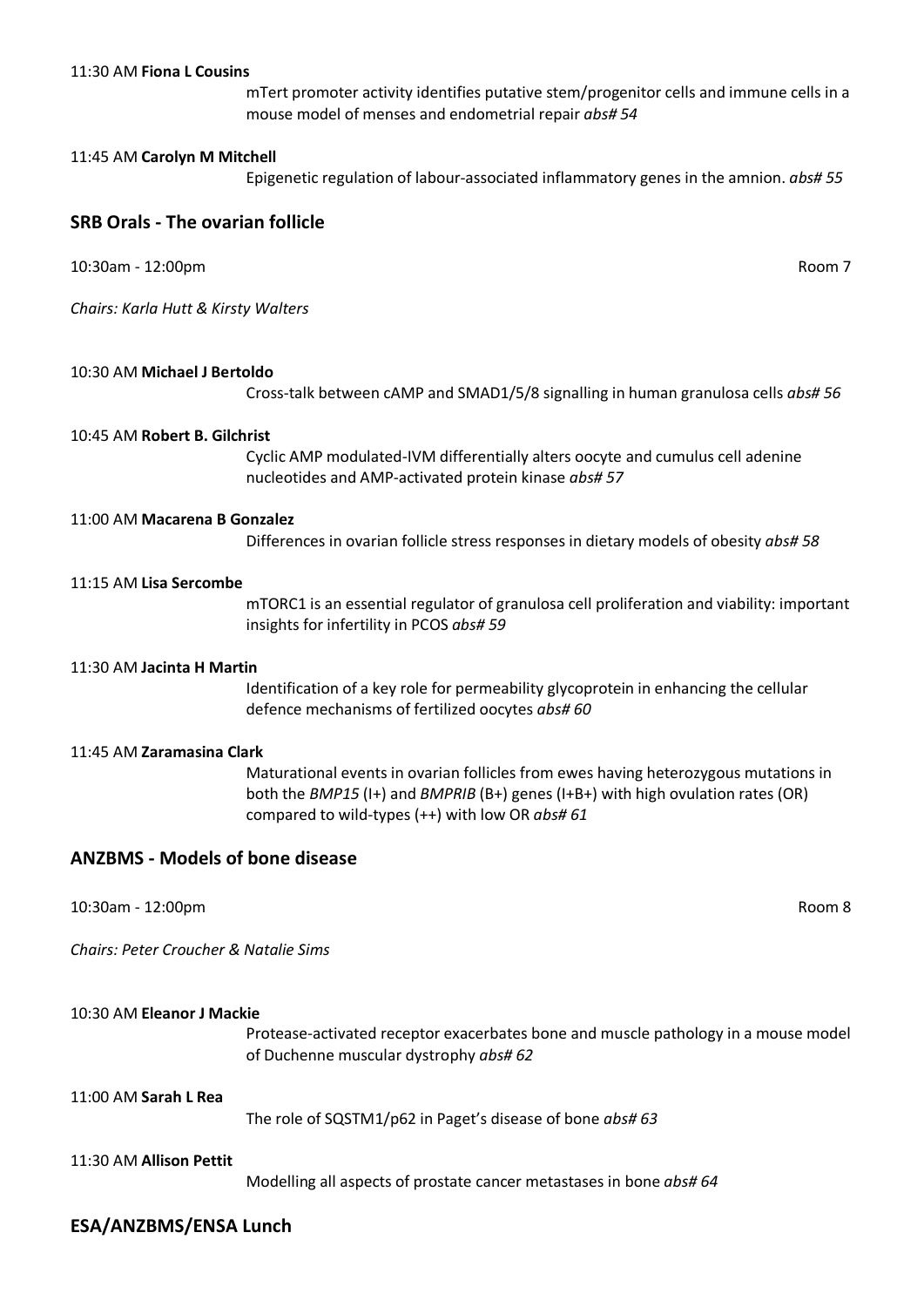### **ANZBMS Poster Session (Even Numbers)**

### **SRB - Plenary Founder's Lecture**

12:00pm - 1:00pm Arena 1

*Chair: Chris O'Neill*

*The conference acknowledges the support of*

12:00 PM **Jeremy Thompson**

The O&G of early development. *abs# 65*

### **ESA MTP (Clinical) - Michael Stowasser - Update in primary aldosteronism**

12:15pm - 1:00pm Central A

*Chair: Jun Yang*

12:15 PM **Michael Stowasser**

Update in Primary Hyperaldosteronism *abs# 66*

### **ESA - Guidelines on Androgen use in men**

1:00pm - 1:30pm Room 6

*Chair: Ken Ho*

1:00 PM **Bu Yeap**

Position Statement on the assessment and management of male hypogonadism: the Endocrine Society of Australia *abs# 67*

### **SRB Lunch**

1:00pm - 2:00pm Exhibition

### **ESA Basic Symposium - New insights into cross-talk between endocrine tissues**



Reproduction, Fertility and Development

Society for Reproductive

**Biology**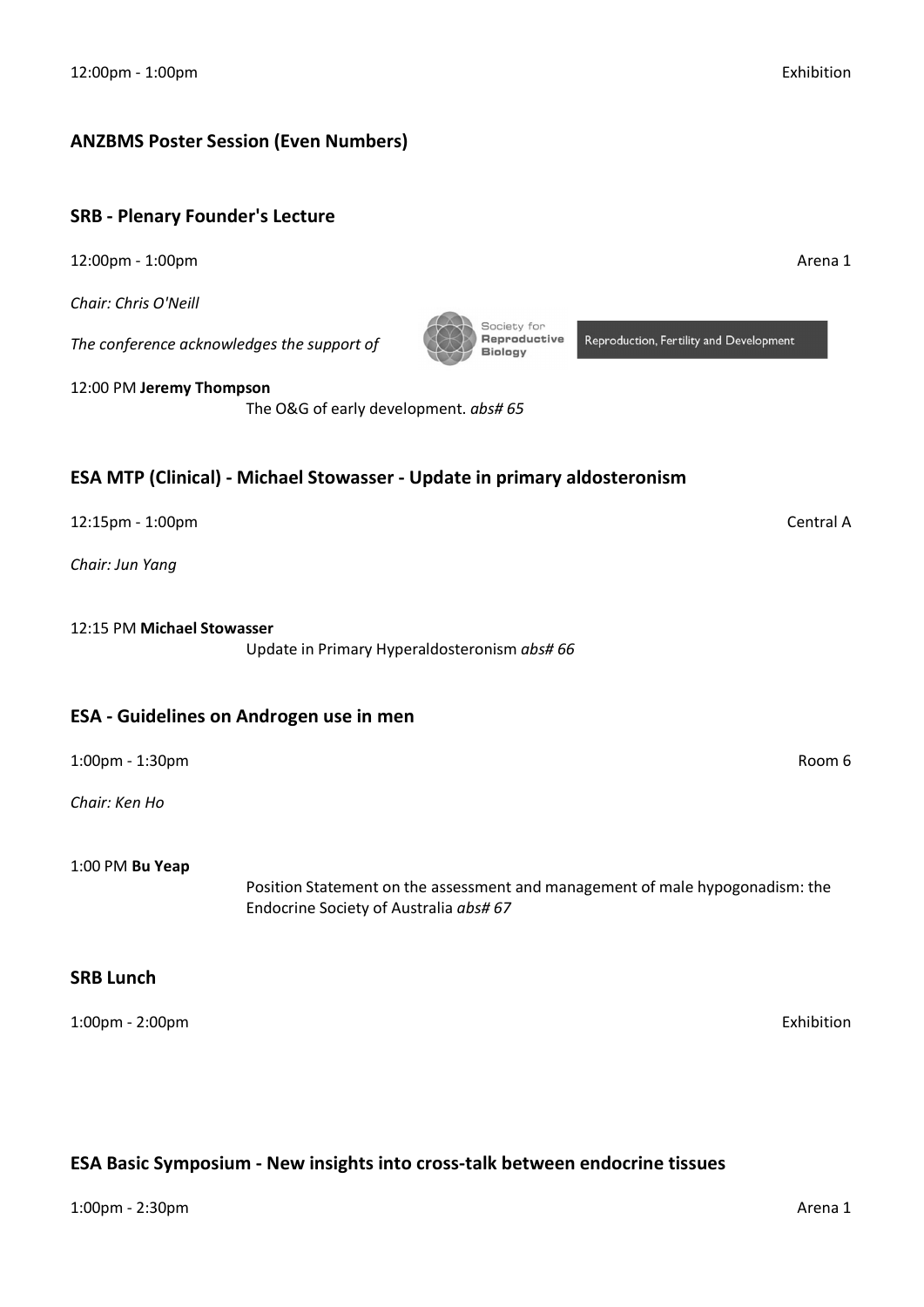| 1:00 PM Matthew Watt                     |                                                                                                                                             |
|------------------------------------------|---------------------------------------------------------------------------------------------------------------------------------------------|
|                                          | Hepatocyte secreted factors link fatty liver to diabetes abs# 68                                                                            |
| 1:30 PM Martin Whitham                   | Skeletal muscle as an endocrine organ abs# 69                                                                                               |
| 2:00 PM Natalie Sims                     | Cross-talk between reproductive organs and the skeleton: new insights into sex-<br>differences in bone structure abs#70                     |
|                                          | <b>ANZBMS Symposium - Bone health in neonatal and early life</b>                                                                            |
| 1:00pm - 2:30pm                          | Central A                                                                                                                                   |
| Chairs: Michelle McDonald & Craig Munns  |                                                                                                                                             |
| 1:00 PM Christopher Kovacs               | Fetal and neonatal mineral metabolism abs#71                                                                                                |
| 1:40 PM Rachel Davey                     | The role of the calcitonin receptor in regulating calcium mobilisation during<br>lactation abs#72                                           |
| 2:05 PM Tania Romano                     | Effects of low birth weight on adult bone physiology abs#73                                                                                 |
|                                          | <b>ESA Basic Orals - Steroid action in health and disease</b>                                                                               |
| 1:00pm - 2:30pm                          | Room 8                                                                                                                                      |
| Chairs: Mitchell Lawrence & Kristy Brown |                                                                                                                                             |
| 1:00 PM Rachel A Davey                   | Androgens act via the Androgen Receptor (AR) in progenitor cells residing within the<br>bone marrow to reduce fat mass in male mice. abs#74 |
| 1:15 PM Kelly L Walton                   | Generation of inhibin analogues for bone therapy abs#75                                                                                     |
| 1:30 PM Kelly Short                      | Glucocorticoids repress the extracellular matrix proteoglycan versican v1 isoform<br>during murine lung development abs#76                  |
| 1:45 PM Ada Cheung                       | Actin alpha cardiac muscle 1 (ACTC1) is upregulated in the skeletal muscle of men<br>undergoing androgen deprivation therapy abs#77         |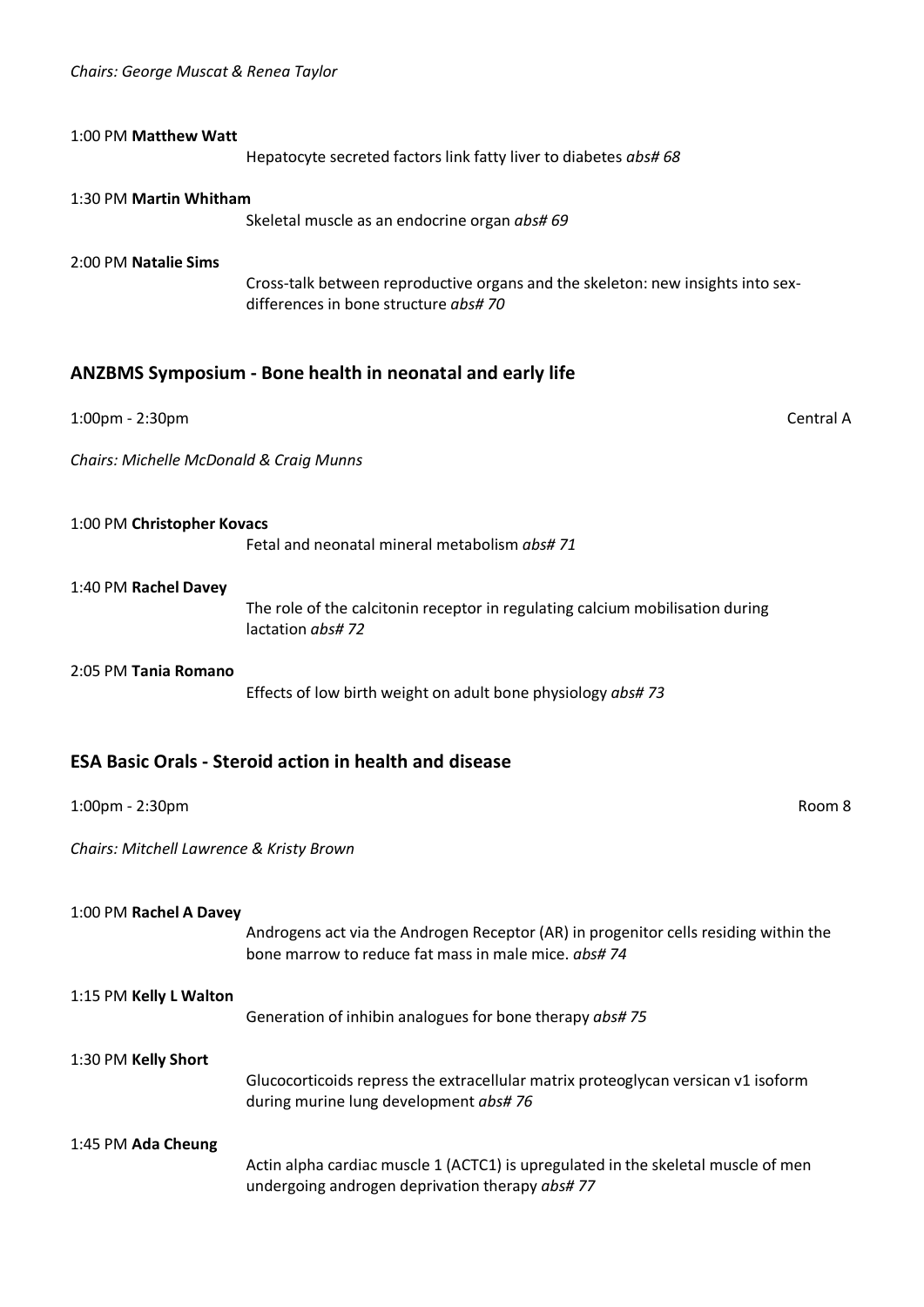Activins as a causative factor in keloid pathogenesis *abs# 78*

#### 2:15 PM **Spencer Greatorex**

Characterisation and expression of 11βHSD1L: A novel species-restricted oxidoreductase *abs# 79*

#### **SRB AGM**

1:30pm - 2:30pm Room 5

#### **ESA Clinical Orals - Clinical Highlights 2016**

1:30pm - 2:30pm Room 6

*Chairs: Lyndal Tacon & John Wentworth*

#### 1:30 PM **Rebecca Goldstein**

The one million gestational weight gain study: original research through systematic review and meta-analysis of contemporary maternal and infant outcomes *abs# 80*

#### 1:45 PM **Veronique Chachay**

The value of infrared thermography in the detection of brown adipose tissue activity in humans *abs# 81*

#### 2:00 PM **Soulmaz Shorakae**

Dysregulated adipocytokines in obese women with polycystic ovary syndrome *abs# 82*

#### 2:15 PM **Sunita MC De Sousa**

Sequence variants in *ARMC5* are not implicated in familial hyperaldosteronism type II *abs# 83*

#### **ESA/SRB/ANZBMS Afternoon Tea**

2:30pm - 3:00pm Exhibition

### **ESA Clinical Symposium - Translation of novel discoveries to clinical management of adrenal diseases**

3:00pm - 5:00pm Arena 1

*Chairs: Christopher Yates & Emma Duncan*

#### 3:00 PM **Richard Tothill**

Genomic Landscape of Phaeochromocytomas and Paragangliomas *abs# 84*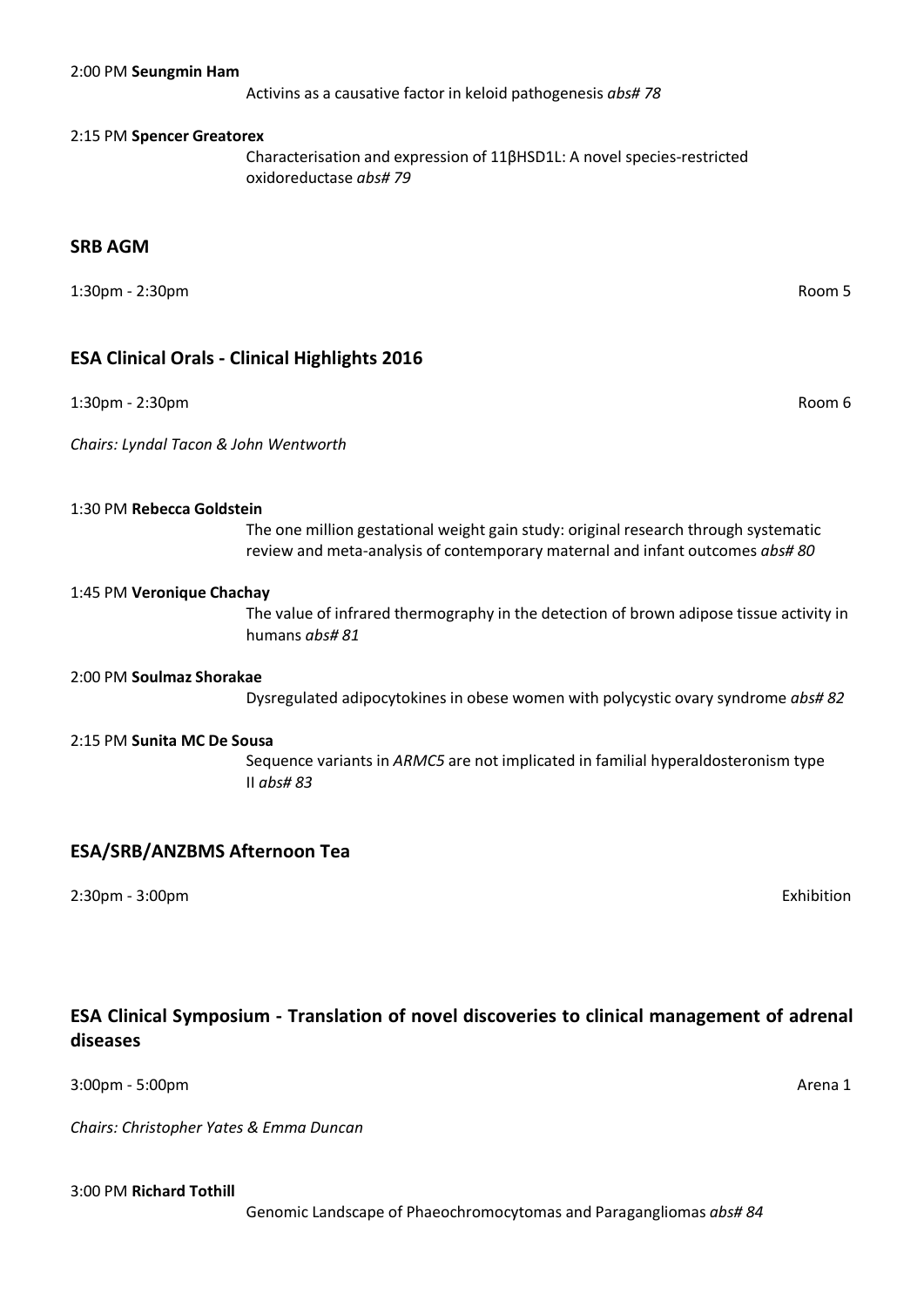| 3:30 PM Julie Miller                     | The Past, Present, and Future of Surgery for Pheochromocytoma abs# 85                                                                                                               |
|------------------------------------------|-------------------------------------------------------------------------------------------------------------------------------------------------------------------------------------|
| 4:00 PM Roderick Clifton-Bligh           | Clinical manifestations of phaeochromocytomas and paragangliomas abs#86                                                                                                             |
| 4:30 PM Rod Hicks                        | Diagnostic modalities & targeted radionuclide therapies in Phaeochromocytoma and<br>Paraganglioma abs#87                                                                            |
| <b>ANZBMS - New Investigator Session</b> |                                                                                                                                                                                     |
| 3:00pm - 5:00pm                          | Central A                                                                                                                                                                           |
| Chairs: Nathan Pavlos & Elaine Dennison  |                                                                                                                                                                                     |
| 3:00 PM Yolandi Starczak                 | Vitamin D synthesis and activity directly regulates osteoclastogenesis and resorptive<br>activity: evidence from in vitro and in vivo studies abs# 88                               |
| 3:12 PM Jasna Aleksova                   | Lower serum phosphorus is associated with fractures following renal<br>transplantation abs#89                                                                                       |
| 3:24 PM Nikita Deo                       | Testing therapeutic interventions in a novel preclinical model of neurofibromatosis<br>type 1 related tibial pseudarthrosis abs# 90                                                 |
| 3:36 PM Anne Trinh                       | Fractures in spina bifida from childhood to adulthood abs# 91                                                                                                                       |
| 3:48 PM Junjie Gao                       | Regulation of mitochondrial transfer and mitophagy in osteocytes abs# 92                                                                                                            |
| 4:00 PM Ahmed Al Saedi                   | A non-invasive method to analyze lamin A expression in circulating osteoprogenitor<br>(COP) cells as a biomarker for musculoskeletal disease abs# 93                                |
| 4:12 PM Hirofumi Tenshin                 | Osteoclasts utilize an apoptosis-inducer TRAIL as a stimulator for osteoclastogenesis:<br>critical roles of the TAK-1-Pim-2 signaling induced by RANK ligand and TRAIL abs# 94      |
| 4:24 PM Christina Vrahnas                | Using synchrotron-based Fourier Transform Infrared Microscopy (sFT-IRM) to study the<br>process of bone formation and mineralisation and its contribution to bone<br>strengthabs#95 |
| 4:36 PM Le Phuong Thao Ho                | Genetic Profiling of 68 SNPs is Associated with Femoral Neck Bone Loss abs# 96                                                                                                      |
| 4:48 PM Natalie K Wee                    | The cold exposure produced by standard housing conditions reduces bone mass in<br>mice through a neuropeptide Y-mediated mechanism abs# 97                                          |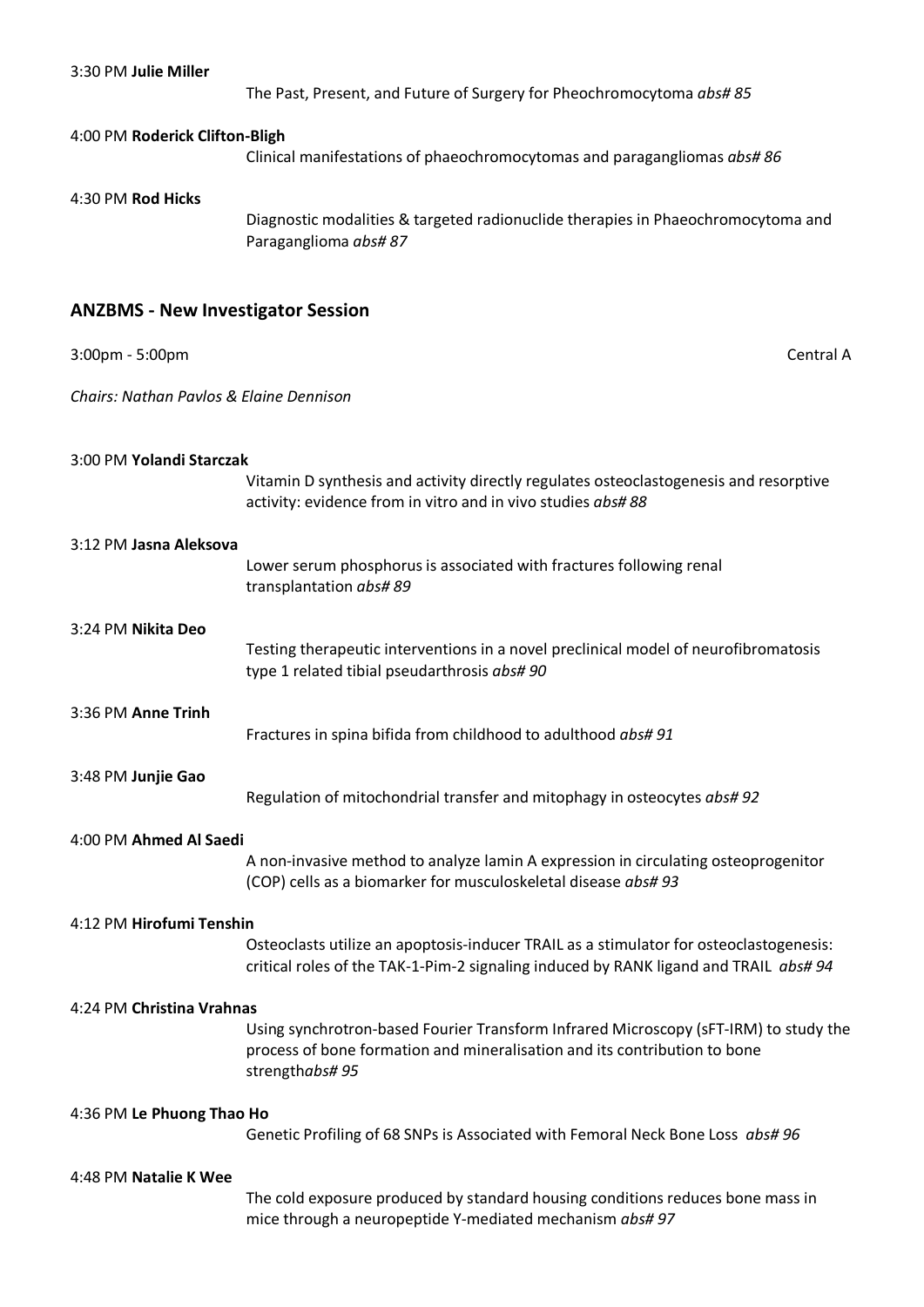# **SRB/ANZPRA Symposium - Pathologies of pregnancy**

| $3:00$ pm - 5:00pm                     | Room 5                                                                                                       |  |
|----------------------------------------|--------------------------------------------------------------------------------------------------------------|--|
| Chairs: Padma Murthi & Fiona Brownfoot |                                                                                                              |  |
| 3:00 PM Chris Redman                   | Pre-eclampsia, syncytiotrophoblast and the maternal syndrome of pre-eclampsia - an<br>overview abs#98        |  |
| 3:30 PM Jo James                       | Impaired placental vascular development in fetal growth restriction: a stem cell<br>perspective abs# 99      |  |
| 4:00 PM Tu'uhevaha Kaitu'u-Lino        | New Insights in to the regulation of sFlt1, the pathogenic factor of preeclampsia abs#<br>100                |  |
| 4:30 PM Peter Mark                     | Effects of disrupted circadian rhythms on fetal and neonatal growth: what role for the<br>placenta? abs# 101 |  |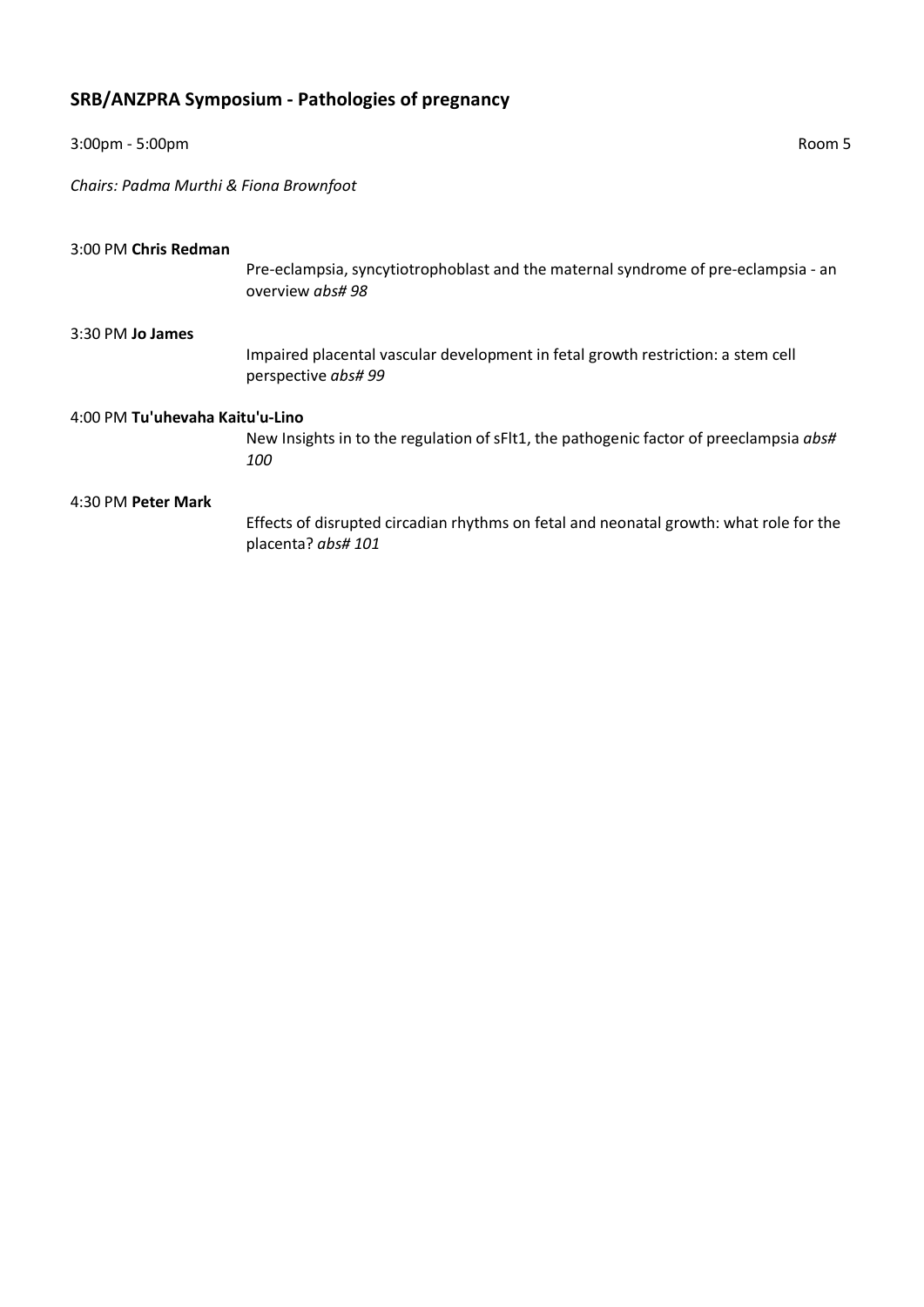### **ESA Ken Wynne Award and Basic Oral Session - Effects of Novel Endocrine Disruptors**

| 3:00pm - 5:00pm                    | Room 6                                                                                                                                     |  |
|------------------------------------|--------------------------------------------------------------------------------------------------------------------------------------------|--|
| Chairs: Timothy Cole & Andrew Pask |                                                                                                                                            |  |
| 3:00 PM Kristy Brown               | Ken Wynne Award Recipient 2015 - Des-acyl ghrelin: Effects on aromatase,<br>inflammation and breast cancer abs# 102                        |  |
| 3:20 PM Danielle Burgess           |                                                                                                                                            |  |
|                                    | Periconceptional ethanol exposure alters maternal adrenal steroidogenesis and<br>corticosterone levels abs# 103                            |  |
| 3:40 PM Laura E Cook               | Short-term exposure to atrazine in drinking water at the NH&MRC-approved safe<br>concentration increases weight gain in male mice abs# 104 |  |
| 4:00 PM Stella Liong               | Phytophenols improves inflammation and insulin resistance associated with gestational<br>diabetes mellitus. abs# 105                       |  |
| 4:20 PM Lisa Moran                 | Ken Wynne Award Recipient 2015 - Lipidomic assessment in women with and without<br>polycystic ovary syndrome abs# 106                      |  |
|                                    | <b>SRB Symposium - Determinants of gamete quality</b>                                                                                      |  |
| $3:00 \text{pm} - 5:00 \text{pm}$  | Room 7                                                                                                                                     |  |

*Chairs: Michael Bertoldo & Elizabeth Bromfield*

| 3:00 PM Josephine Bowles | Mechanisms regulating germ cell development in the mouse fetal gonad abs#107 |
|--------------------------|------------------------------------------------------------------------------|
| 3:30 PM Darryl Russell   | Maintenance of oocyte quality abs# 108                                       |
| 4:00 PM Kate Loveland    | Importin proteins: central and essential roles in spermatogenesis abs#109    |
| 4:30 PM Hayden Homer     | Sirtuin-mediated regulation of oocyte quality abs# 110                       |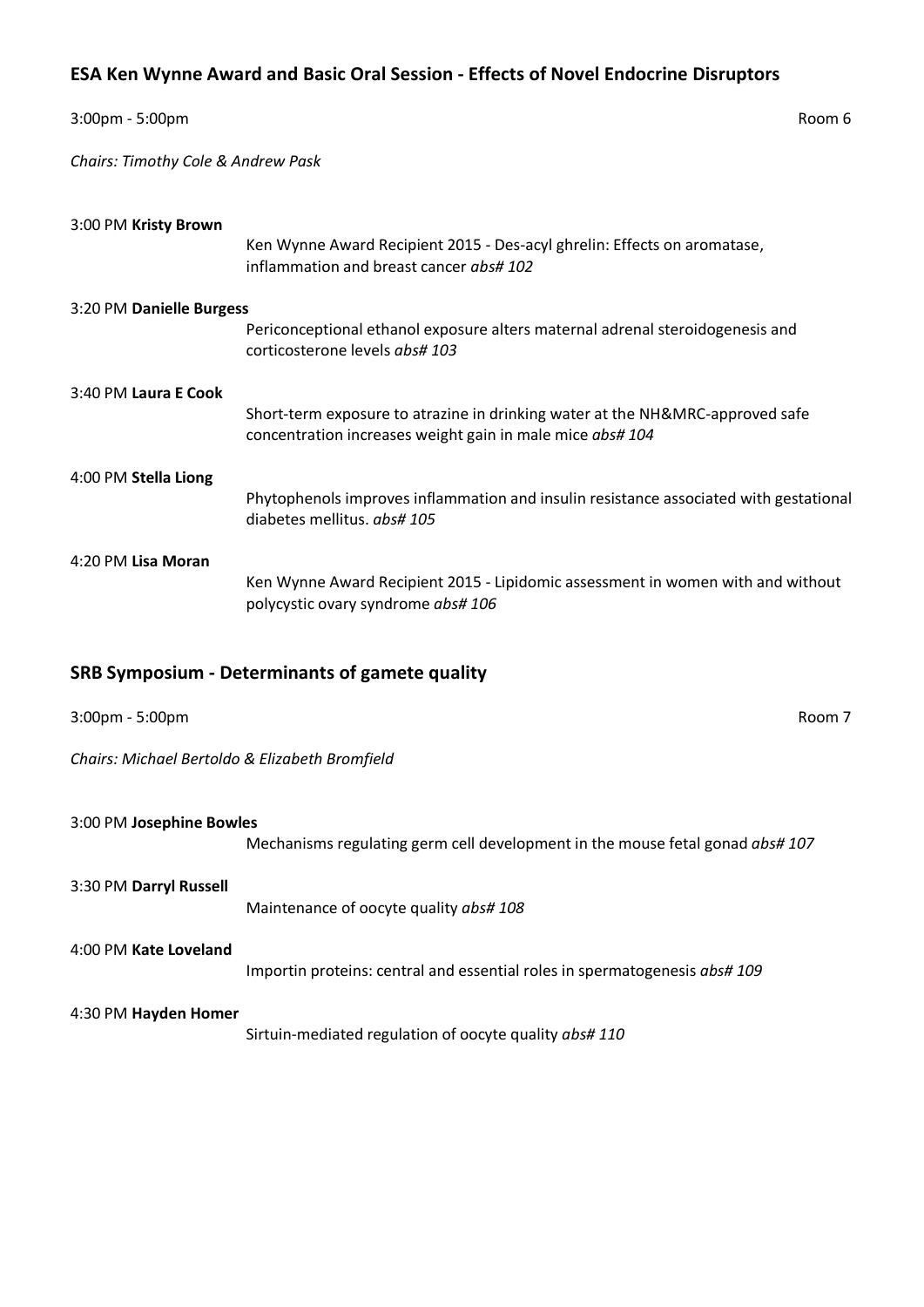### **ESA Clinical Orals: Mens Health and Metabolism**

| 3:00pm - 4:45pm                       |                                                                                                                                                                                                                    | Room 8 |
|---------------------------------------|--------------------------------------------------------------------------------------------------------------------------------------------------------------------------------------------------------------------|--------|
| Chairs: Jeffrey Zajac & Shaun McGrath |                                                                                                                                                                                                                    |        |
| 3:00 PM Prabin Gyawali                | Cross-sectional and longitudinal determinants of serum sex hormone binding globulin<br>(SHBG) in community-dwelling men: the Men Androgen Inflammation Lifestyle<br>Environment and Stress (MAILES) study abs# 111 |        |
| 3:15 PM Teresa Lam                    | Testosterone prevents protein loss via the hepatic urea cycle abs# 112                                                                                                                                             |        |
| 3:30 PM Alistair Tinson               | Lack of improvement in fat mass following cessation of androgen deprivation therapy;<br>a 4 year case-control study abs# 113                                                                                       |        |
| 3:45 PM Mark Ng Tang Fui              | Dieting but not testosterone treatment improves androgen deficiency-like symptoms in<br>obese men with lowered testosterone abs# 114                                                                               |        |
| 4:00 PM Yi Xian Chan                  | Associations of testosterone, dihydrotestosterone and estradiol with prostate,<br>colorectal and lung cancer in older men abs# 115                                                                                 |        |
| 4:15 PM Ranita Siru                   | In euthyroid older men circulating thyrotrophin is inversely associated with markers of<br>bone formation and resorption abs# 116                                                                                  |        |
| 4:30 PM Alexander J Rodriguez         | Relationship between low lean tissue and arterial stiffness: a systematic review and<br>meta-analysis of observational data abs# 117                                                                               |        |

### **ESA-SRB Joint Poster Viewing**

*The conference acknowledges the support of*

5:00pm - 7:00pm Exhibition

### **Amgen Evening Symposium - Osteoporosis: a chronic disease requiring ongoing management**

5:30pm - 7:00pm Room 6

Chair: John Eisman

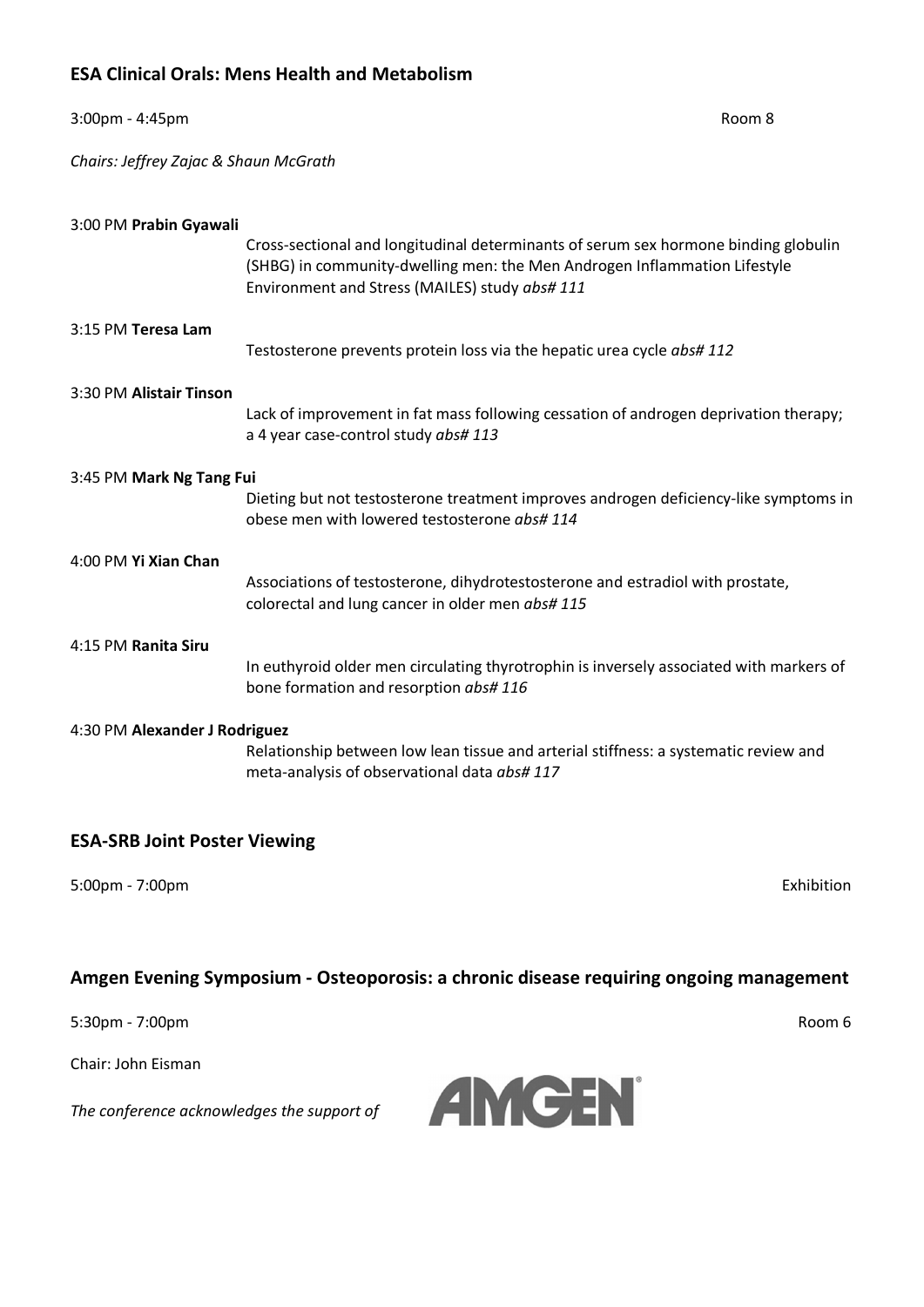### **ANZBMS Presidents Dinner**

7:00pm - 9:00pm

Hank Bar and Grill - \*Invitation only\*

### **'Meeting of the Minds' Networking Dinner**

7:30pm - 10:30pm

*The conference acknowledges the support of*

# U NOVARTIS

InMed Pty Ltd has forged its way to be a market leader in bone density scanning for Australia and New Zealand. They supply, install and service the state-of-the-art Medix DR Bone Density System from Medilink now available with 3D hips scanning. As with many other advancements, InMed is the only DEXA supplying company to offer a government approved certified training course. When you choose InMed, you can be assured that you will have quality service and ongoing support throughout your machines' life. 66

> Our knowledge, extensive product range and uncompromising commitment to our customers ensures that we provide more than just a superior product and service...

> > ... we supply peace of mind



45 Prime Drive, Seven Hills NSW 2147 PO Box 630, Winston Hills NSW 2153

1 1300 364 336 | +61 2 8814 5488 F 1300 364 391 | +61 2 8814 5477

E sales@inmed.com.au | service@inmed.com.au

www.inmed.com.au

99

www.inmed.com.au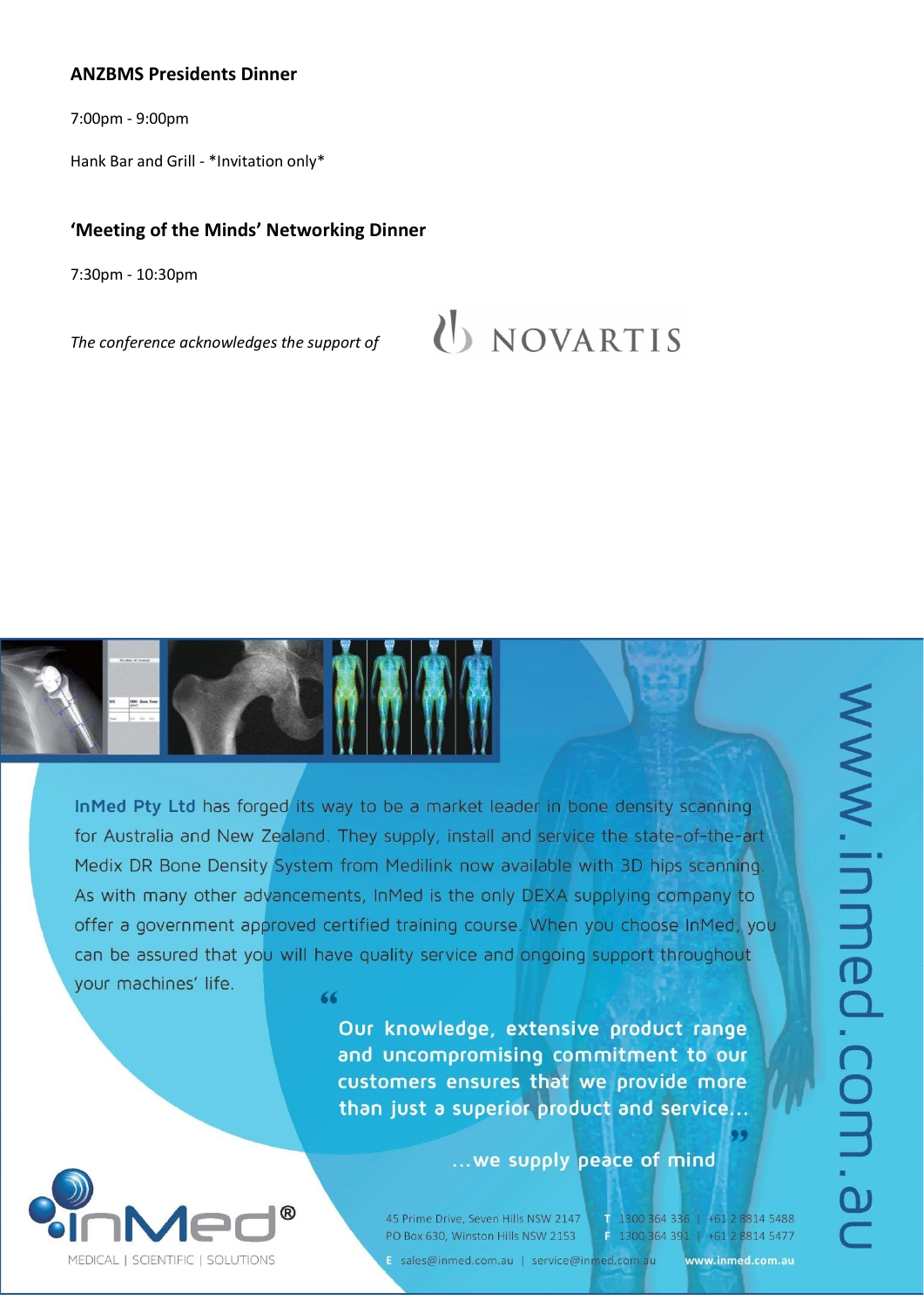### **Tuesday 23rd August 2016**

### **Ipsen Breakfast Symposium - Managing Neuroendrocrine Tumours (NETs) in 2016 – What's new?**

7:00am - 8:25am Room 7

*Chair: Diana Learoyd*

*The conference acknowledges the support of*

### **Eli Lilly Breakfast Symposium - Teriparatide and the importance of an anabolic agent for severe osteoporosis**

7:00am - 8:00am Room 8

*Chair: Daniel Thiebaud*

*The conference acknowledges the support of*

### **Medtronic Breakfast Symposium - Clinical Debate: Gold standard in Diabetes Management. Insulin Pump Therapy vs MDI**

7:00am - 8:00am Room 9

*The conference acknowledges the support of*

**ESA - Taft Lecture**

8:30am - 9:30am Arena 1

*Chair: David Torpy*

*The conference acknowledges the support of*

8:30 AM **Constantine Stratakis**

An update on the genetics of adrenal diseases *abs# 118*



**Medtronic** 

Further, Together





Lilly

endocrine societi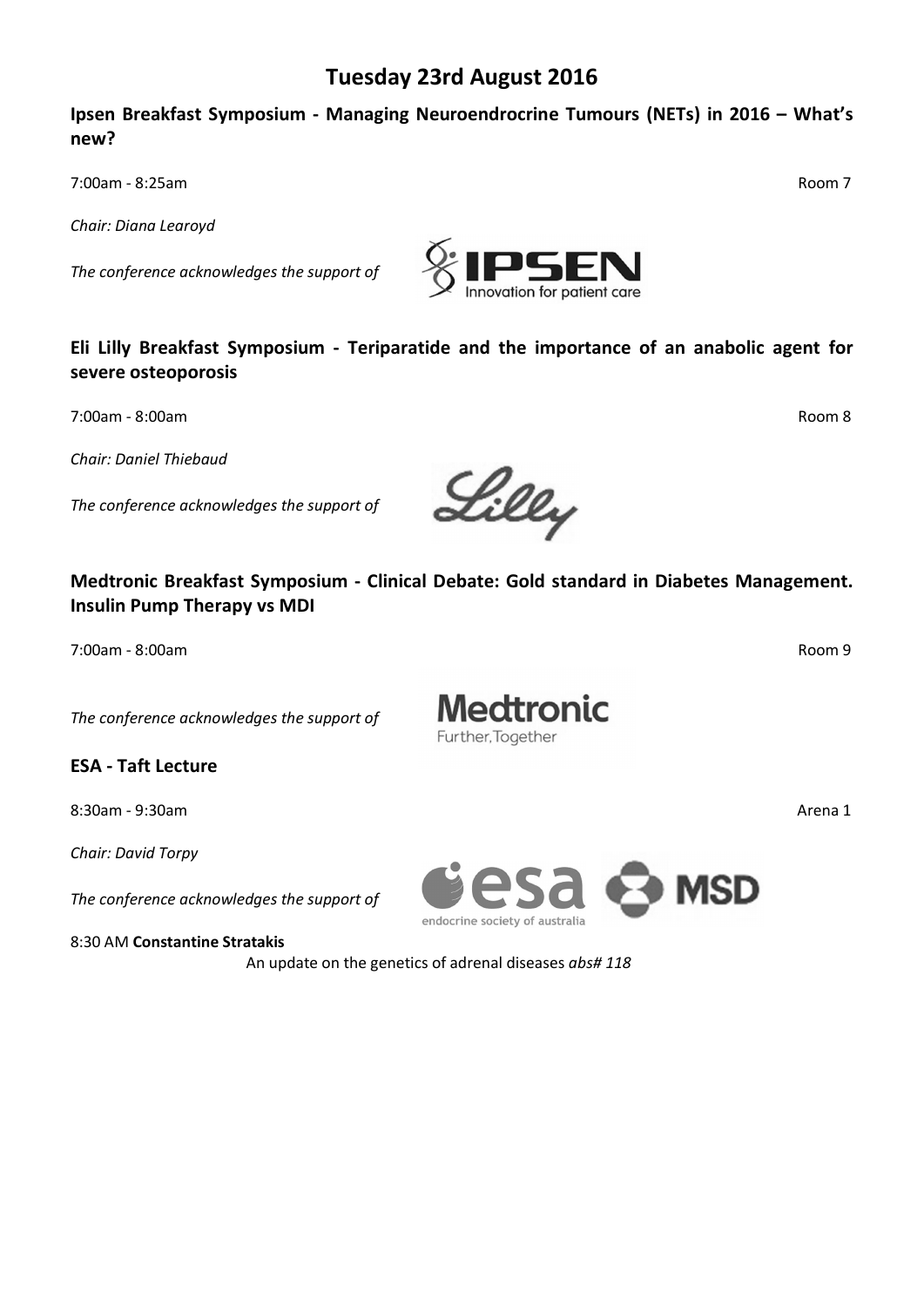### **SRB - Robinson Research Institute Award**

8:30am - 9:10am Central C

*Chair: Ray Rodgers*

*The conference acknowledges the support of*

8:30 AM **Wendy Ingman**

The breast exposed *abs# 119*

### **SRB - SFR Exchange Lecture**

9:10am - 9:30am Central C

*Chair: Chris O'Neill*

*The conference acknowledges the support of*

#### 9:10 AM **Michelle Johnson**

Hyperphagia of pregnancy and lactation is associated with changes in appetiteregulating hormones and gastrointestinal modifications in Wistar rats *abs# 120*

#### **ANZBMS - Abnormal calcification**

8:30am - 10:00am Room 8

*Chairs: Paul Anderson & Jennifer Tickner*

8:30 AM **Seiji Fukumoto**

Vascular calcification and mineral disorders *abs# 121*

#### 9:00 AM **Jean-Pierre Levesque**

On the way to understanding why heterotopic ossifications develop after spinal cord injuries *abs# 122*

#### 9:30 AM **Syndia Lazarus**

Abnormal ossification in skeletal dysplasias *abs# 123*

### **ESA/SRB Morning Tea**

9:30am - 10:00am Exhibition

**ESA Clinical Orals - Pituitary, Adrenal and Others**



Robinson

**ResearchInstitute** 



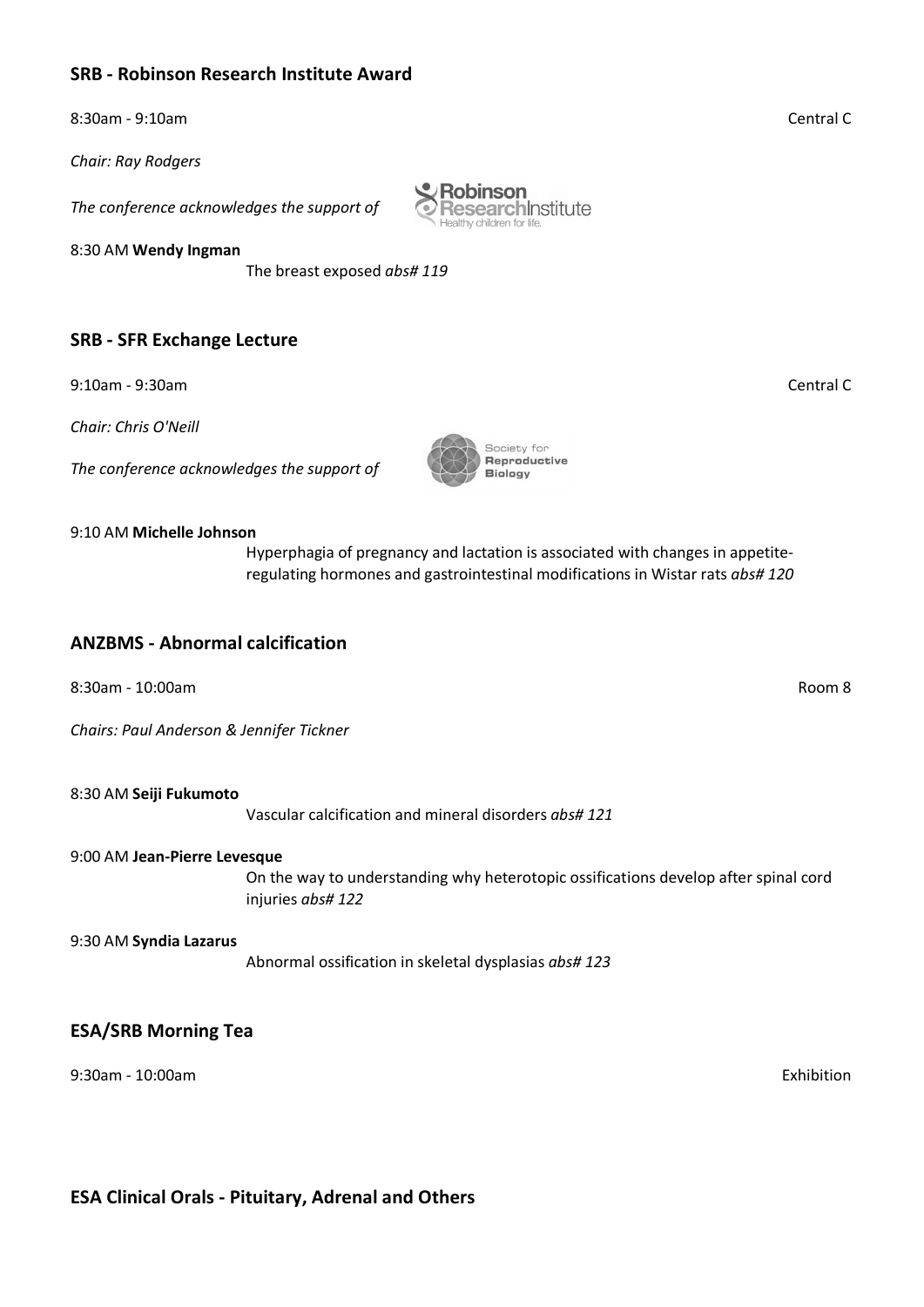*Chairs: Morton Burt & Elizabeth Chua*

#### 9:30 AM **Imran Badshah**

Use of time specific reference intervals for random morning cortisol assists prediction of Synacthen stimulation test outcome *abs# 124*

#### 9:45 AM **Matthew J Luttrell**

3 + 1 = 3 (or 5) *abs# 125*

#### 10:00 AM **Azni Abdul-Wahab**

The role of ACTH in adrenal venous sampling: experience at two tertiary hospitals *abs# 126*

#### 10:15 AM **Myron A Lee**

What guidelines don't tell you: hypoglycaemia following glucagon administration in a patient with an insulinoma *abs# 127*

#### 10:30 AM **Sunita MC De Sousa**

Dopa-testotoxicosis: a novel drug toxicity of dopamine agonists in male prolactinoma patients *abs# 128*

#### 10:45 AM **Vita Birzniece**

Growth hormone increases serum levels of decorin in healthy recreational athletes *abs# 129*

#### 11:00 AM **Thaw Dar TH Htet**

Asthma in reproductive-aged women with polycystic ovary syndrome and association with Obesity *abs# 130*

#### 11:15 AM **Krupali Bulsari**

Phenotypic heterogeneity in an Australian Indigenous family with monogenic diabetes due to novel mutation in ABCC8 gene *abs# 131*

#### **SRB - Newcastle Award for Emerging Research Leader**

9:50am - 11:30am Central C

*Chairs: Shaun Roman & Mark Hedger*

*The conference acknowledges the support of*

#### 9:50 AM **Kirsty G Pringle**

Regulation of the placental prorenin-angiotensin system: implications for pregnancies complicated by placental insufficiency *abs# 132*

#### 10:15 AM **Natalie J Hannan**

Developing novel small molecule and nanoparticle approaches to treat or prevent preeclampsia *abs# 133*

#### 10:40 AM **Hannah M Brown**

Diabetes: a sticky situation at conception *abs# 134*



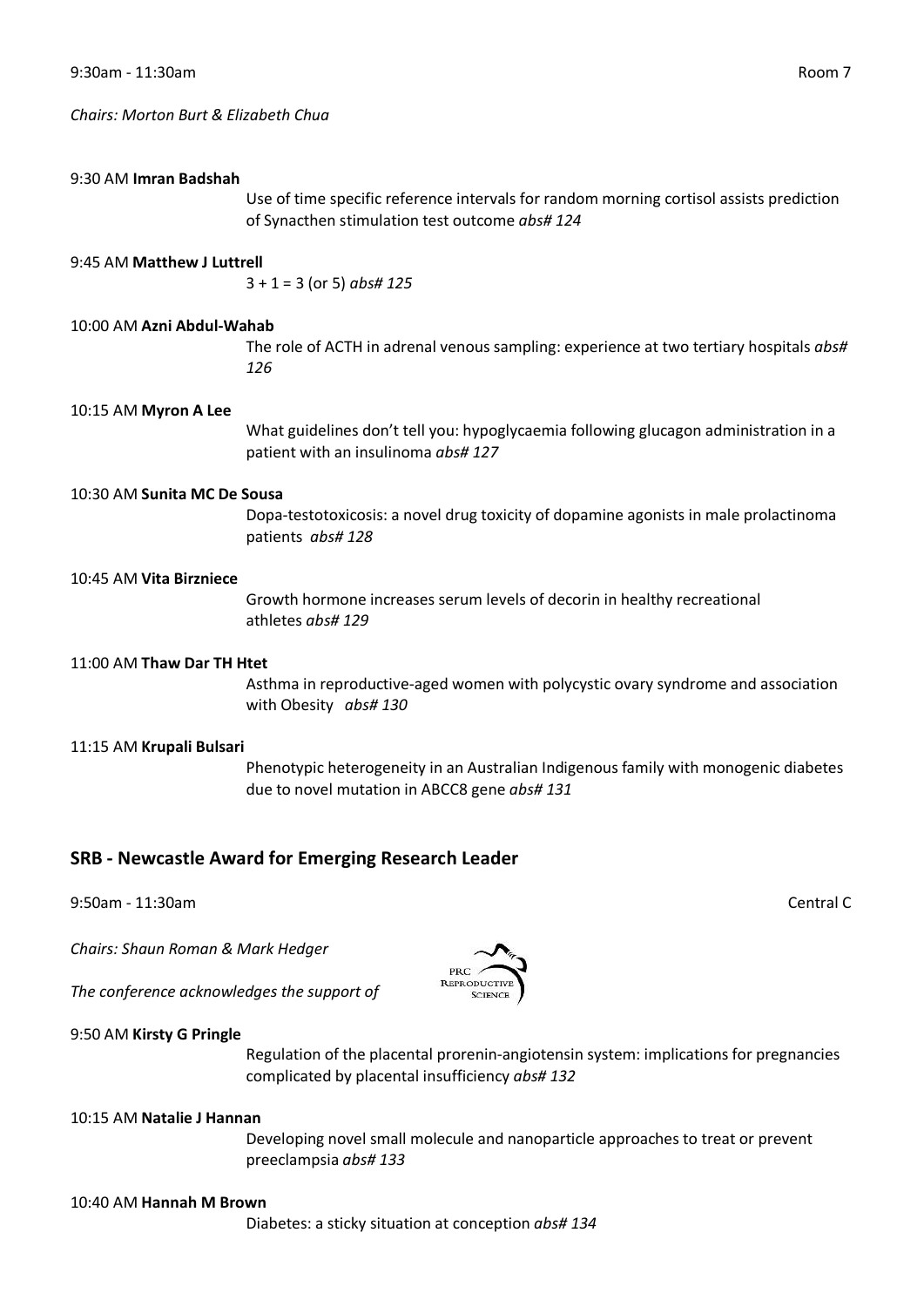Stromal-epithelial communications in endometrial functions and diseases *abs# 135*

#### **ANZBMS Morning Tea**

10:00am - 10:30am Exhibition

#### **ESA Basic Symposium - Novel interactome of nuclear receptors**

10:00am - 11:30am Arena 1

*Chairs: Judith Clements & Timothy Cole*

#### 10:00 AM **Wayne Tilley**

Steroid receptor RIMEs in breast and prostate cancer *abs# 136*

#### 10:30 AM **Rebecca S Mason**

Involvement of non-classical steroid hormone pathways in photoprotection by vitamin D compounds *abs# 137*

#### 11:00 AM **Christine Clarke**

Progesterone action in normal breast and breast cancer *abs# 138*

#### **ANZBMS Clinical Oral Communications session**

10:30am - 12:30pm Room 8

*Chairs: Gustavo Duque & Weiwen Chen*

#### 10:30 AM **Thach Tran**

Excess mortality following individual types of fragility fracture: A relative survival analysis *abs# 139*

#### 10:42 AM **Charles Inderjeeth**

Fracture liaison sevice (FLS) reduces re fracture rate and is cost effective and cost saving *abs# 140*

#### 10:54 AM **Roger Zebaze**

Cortical and trabecular deterioration identify women at imminent risk for fracture: the prospective OFELY study *abs# 141*

#### 11:06 AM **David M Evans**

Genome-wide association study of bone mineral density in the UK Biobank Study identifies over 376 loci associated with osteoporosis *abs# 142*

#### 11:18 AM **Joshua Lewis**

Circulating Wnt antagonists and severe abdominal aortic calcification in elderly women: a cross-sectional study *abs# 143*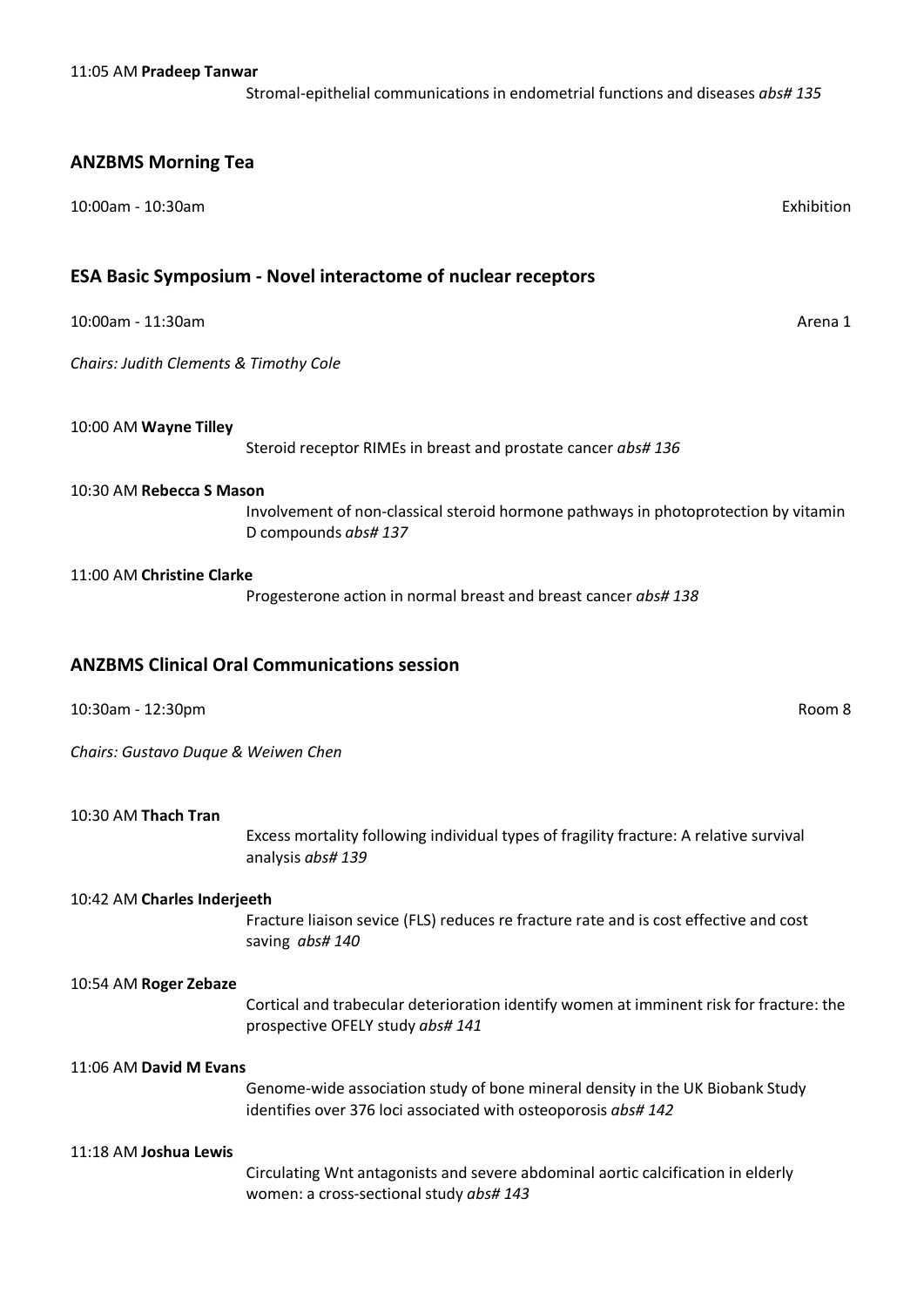#### 11:30 AM **Tania Winzenberg**

Baseline and change in lower limb muscle strength in younger women are independent predictors of balance in middle-age: a 12-yr prospective study *abs# 144*

#### 11:42 AM **Jacques Brown**

Effects of denosumab on bone matrix mineralisation: results from the phase 3 FREEDOM trial *abs# 145*

#### 11:54 AM **Elaine M Dennison**

Change in bone structure with age as assessed by peripheral quantitative computed tomography and relationships with muscle in older men and women *abs# 146*

#### 12:06 PM **Joshua Lewis**

Predicting hip fracture: the role of structural data from DXA in addition to aBMD in the FRAX prediction model *abs# 147*

#### 12:18 PM **Ego Seeman**

Menopausal bone loss is mainly cortical, not trabecular, and does not attenuate the heritable component of variance in this microarchitecture: a prospective study of twins*abs# 148*

### **ANZBMS Basic Oral Communications session**

10:30am - 12:30pm Room 9

*Chairs: Allison Pettit & David Findlay*

### 10:30 AM **Markus J Seibel** Knock-down of the vitamin D receptor in human breast cancer cells increases metastatic potential to bone via a Wnt/ E-cadherin signaling pathway *abs# 149* 10:42 AM **Mark S Cooper**

Locally generated glucocorticoids attenuate bone loss during inflammatory arthritis *abs# 150*

#### 10:54 AM **Agnieszka Arthur**

The loss of ephrinB1 in osteogenic progenitor cells hinders endochondral ossification *abs# 151*

11:06 AM **Lan Xiao**

Macrophages induced osteogenesis under infectious conditions in a S1P-S1PR1 signalling dependent manner *abs# 152*

#### 11:18 AM **Ryan Chai**

Anti-cancer agent melphalan modifies the bone microenvironment by increasing osteoclast formation *abs# 153*

#### 11:30 AM **Cory J Xian**

NT-3 induces BMP-2 and VEGF activities and promotes the bony repair of injured growth plate cartilage and bone in rats *abs# 154*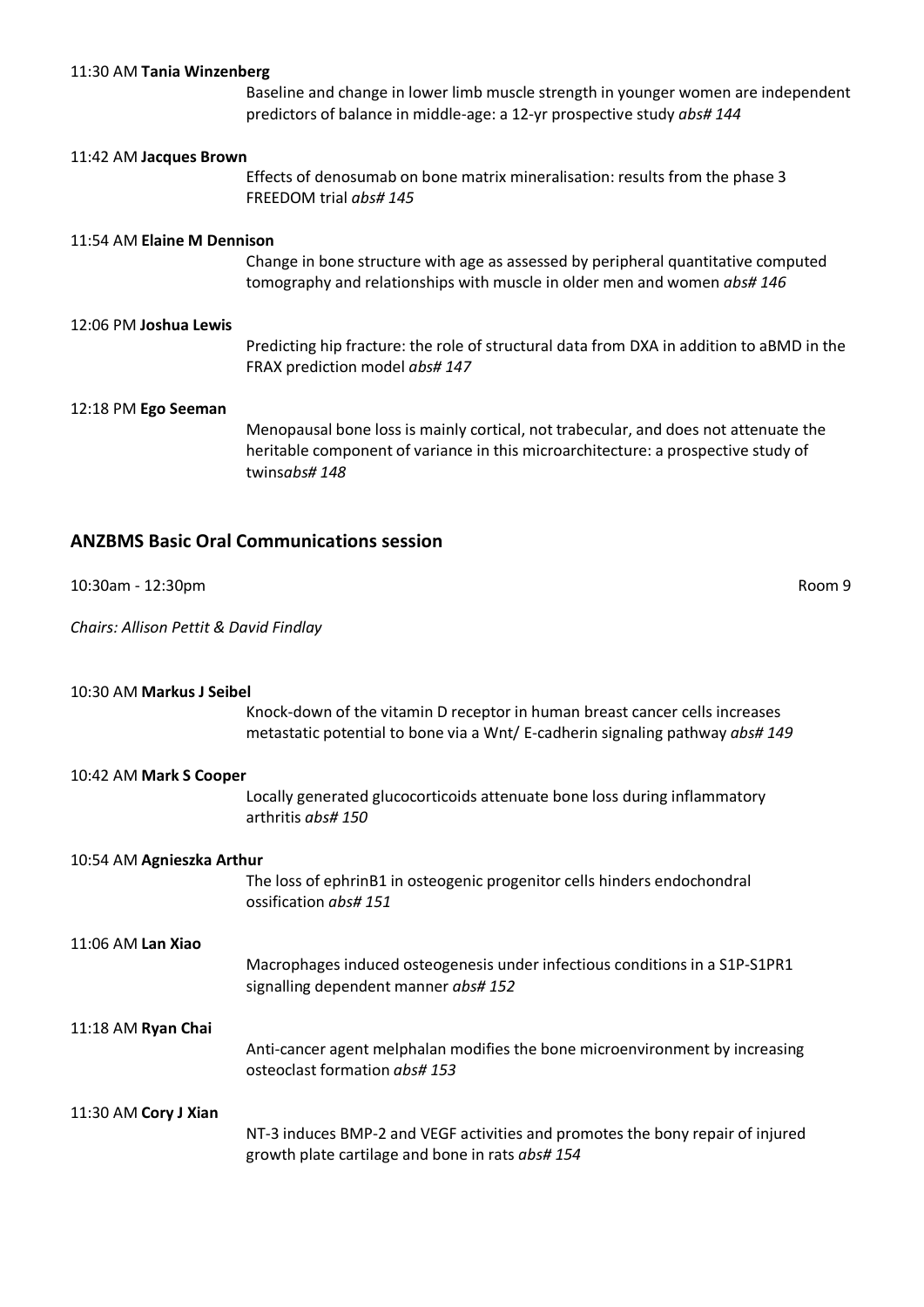#### 11:42 AM **Egon Perilli**

Tibial plateau 3D bone microarchitecture and in vivo joint loads in end-stage knee osteoarthritis *abs# 155*

#### 11:54 AM **Kristina Anevska**

Bone deficits during late gestation in female rats born small were prevented by exercising prior to and during pregnancy without adverse effects from consuming a high fat diet *abs# 156*

#### 12:06 PM **Jinbo Yuan**

Use of the Collaborative Cross mouse phenotype library to identify novel osteoporosis susceptibility genes *abs# 157*

#### 12:18 PM **Mohammad Ali Moni**

Skeletal determinants of bone strength identified in knockout mice are associated with low bone mineral density (BMD) in human cohorts *abs# 158*

#### **Special Scientific Session: Advances in Nuclear Receptor Biology**

11:30am - 12:30pm Arena 1

*Chair: Renea Taylor*

#### 11:30 AM **George Muscat**

Emerging role of orphan NRs in breast cancer: *new therapeutic targets abs# 159*

### **SRB Orals - Oozoa award finalists**

11:30am - 12:30pm Central C

*Chairs: Brett Nixon & Hannah Brown*

*The conference acknowledges the support of*

11:30 AM **Wei Guo Loh**

SIRT2 regulates mammalian female meiosis via APC-independent proteolysis *abs# 160*

#### 11:40 AM **Brendan Houston**

Whole body exposure to radiofrequency electromagnetic radiation induces DNA damage in mouse spermatozoa *abs# 161*

#### 11:50 AM **Nicole J Camlin**

A kinesin motor protein is essential for normal mammalian oocyte meiosis *abs# 162*

#### 12:00 PM **Sally Hall**

Immunisation with aldehyde-adducted sperm proteins reduces sperm-egg binding in the mouse *abs# 163*

#### 12:10 PM **Lexie Prokopuk**

Polycomb Repressive Complex 2 regulates germline epigenetic programming, oocyte development and maternal offspring birth weight *abs# 164*

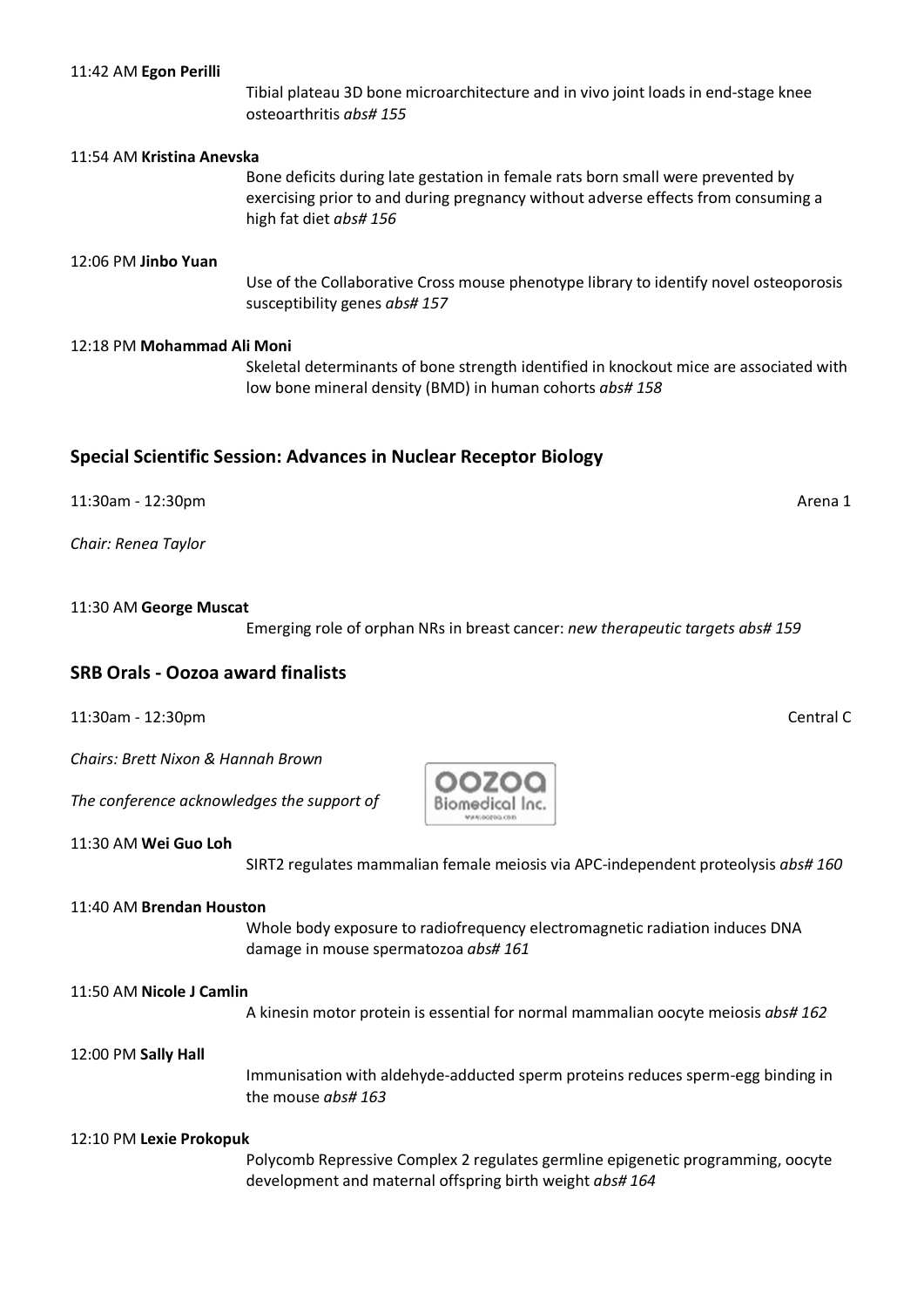Wnt signalling actions in spermatogenesis are mediated by non-coding RNAs *abs# 165*

### **SRB/ANZPRA New Investigator Award**

11:30am - 12:30pm Room 7 *Chairs: Claire Roberts & Kirsty Pringle* Society for **ANZPRA** Reproductive *The conference acknowledges the support of* **Biology** 11:30 AM **Jacinta I Kalisch-Smith** Periconceptional alcohol exposure in the rat reduces trophoblast giant cell differentiation and outgrowth capacity. *abs# 166* 11:40 AM **Roxanne Hastie** Epidermal growth factor reduces endothelial dysfunction in primary endothelial cells *abs# 167* 11:50 AM **Thy Nguyen** Treatment of endothelial dysfunction in preeclampsia *abs# 168* 12:00 PM **Elise S Pelzer** The placental microbiome exhibits spatial variability between the maternal and the fetal compartments. *abs# 169* 12:10 PM **Yao Wang** High levels of circulating HtrA4 seen in preeclampsia drastically alter expression of endothelial genes important for vessel biology and significantly induce inflammation*abs# 170* 12:20 PM **Prabha Andraweera** Maternal risk for cardiovascular disease subsequent to preeclampsia *abs# 171*

### **ESA/SRB/ANZBMS Lunch**

12:30pm - 1:30pm Exhibition

### **ANZBMS Poster Session (Odd numbers)**

### **ESA - Bryan Hudson Clinical Awards**

1:30pm - 2:45pm Arena 1

*Chairs: Warrick Inder & Ada Cheung*

### 1:30 PM **Albert Hsieh**

New FDA approved thyroid stimulating immunoglobulin assays for diagnosing and monitoring of Graves' disease – Fab or Fad? *abs# 172*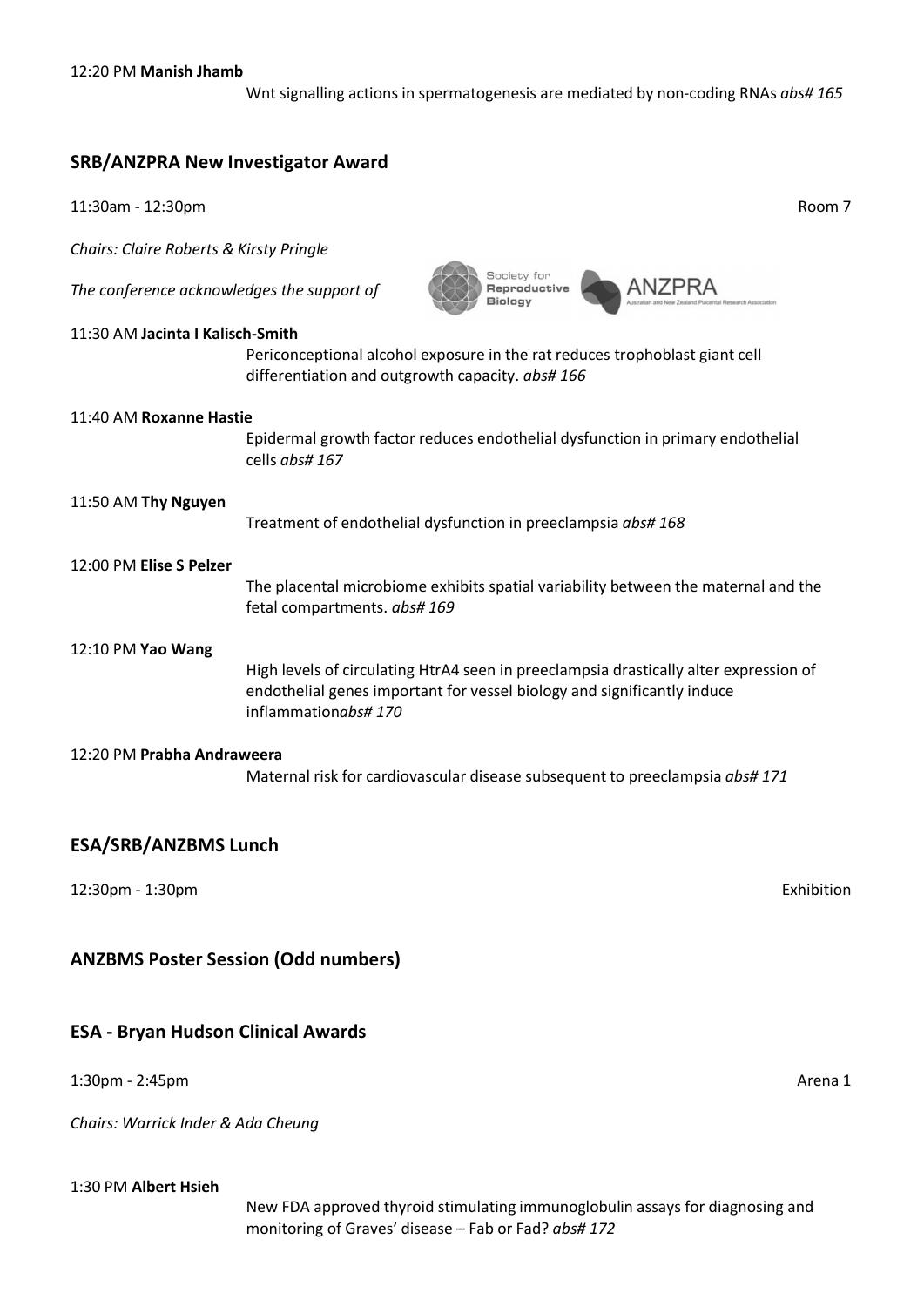|  | 1:45 PM Mark Ng Tang Fui |  |  |  |
|--|--------------------------|--|--|--|
|--|--------------------------|--|--|--|

Testosterone Treatment Increases Loss of Body Fat and Prevents Loss of Lean Mass in Obese Men with Low Testosterone Levels on a Hypocaloric Diet: A randomized trial *abs# 173*

#### 2:00 PM **Anjana Radhakutty**

Randomized-controlled study of isophane and aspart insulin versus glargine and aspart insulin to treat prednisolone-induced hyperglycaemia in hospitalized patients*abs# 174*

#### 2:15 PM **Moe Thuzar**

Effect of formoterol, a selective  $\beta_2$ -adrenergic agonist, on brown adipose tissue function in humans: a double-blind placebo controlled study *abs# 175*

#### 2:30 PM **Brendan J Nolan**

Characterisation of the serum and salivary cortisol response to the 250 µg intravenous short synacthen test *abs# 176*

#### **SRB Symposium - Insights into the regulation of implantation, pregnancy and parturition**

| 1:30pm - 3:30pm | Central C |
|-----------------|-----------|
|                 |           |

*Chairs: Lois Salamonsen & Jo James*

| 1:30 PM Evdokia Dimitriadis                |                                                                                                                           |        |
|--------------------------------------------|---------------------------------------------------------------------------------------------------------------------------|--------|
|                                            | Human blastocyst secreted non-coding RNA influence endometrial receptivity and<br>implantation abs# 177                   |        |
| 2:00 PM Kirsty G Pringle                   |                                                                                                                           |        |
|                                            | The decidual renin-angiotensin system has sex-specific effects on the prevalence of<br>spontaneous preterm birth abs# 178 |        |
| 2:30 PM Roger Hart                         |                                                                                                                           |        |
|                                            | The polycystic ovary syndrome abs# 179                                                                                    |        |
| 3:00 PM David Sharkey                      |                                                                                                                           |        |
|                                            | Maternal immune activation (MIA), preterm delivery and neuroimmunological<br>pathways of neurodevelopment abs#180         |        |
|                                            | <b>SRB Symposium - Environmental impacts on reproduction</b>                                                              |        |
| 1:30pm - 3:30pm                            |                                                                                                                           | Room 7 |
| Chairs: Darryl Russell & Geoffry De Iuliis |                                                                                                                           |        |

#### 1:30 PM **Eileen McLaughlin**

Influence of smoking on fertility *abs# 181*

#### 2:00 PM **Lisa K Akison**

Prenatal alcohol exposure and developmental programming of offspring health: Potential impacts on ovarian reserve and female fertility. *abs# 182*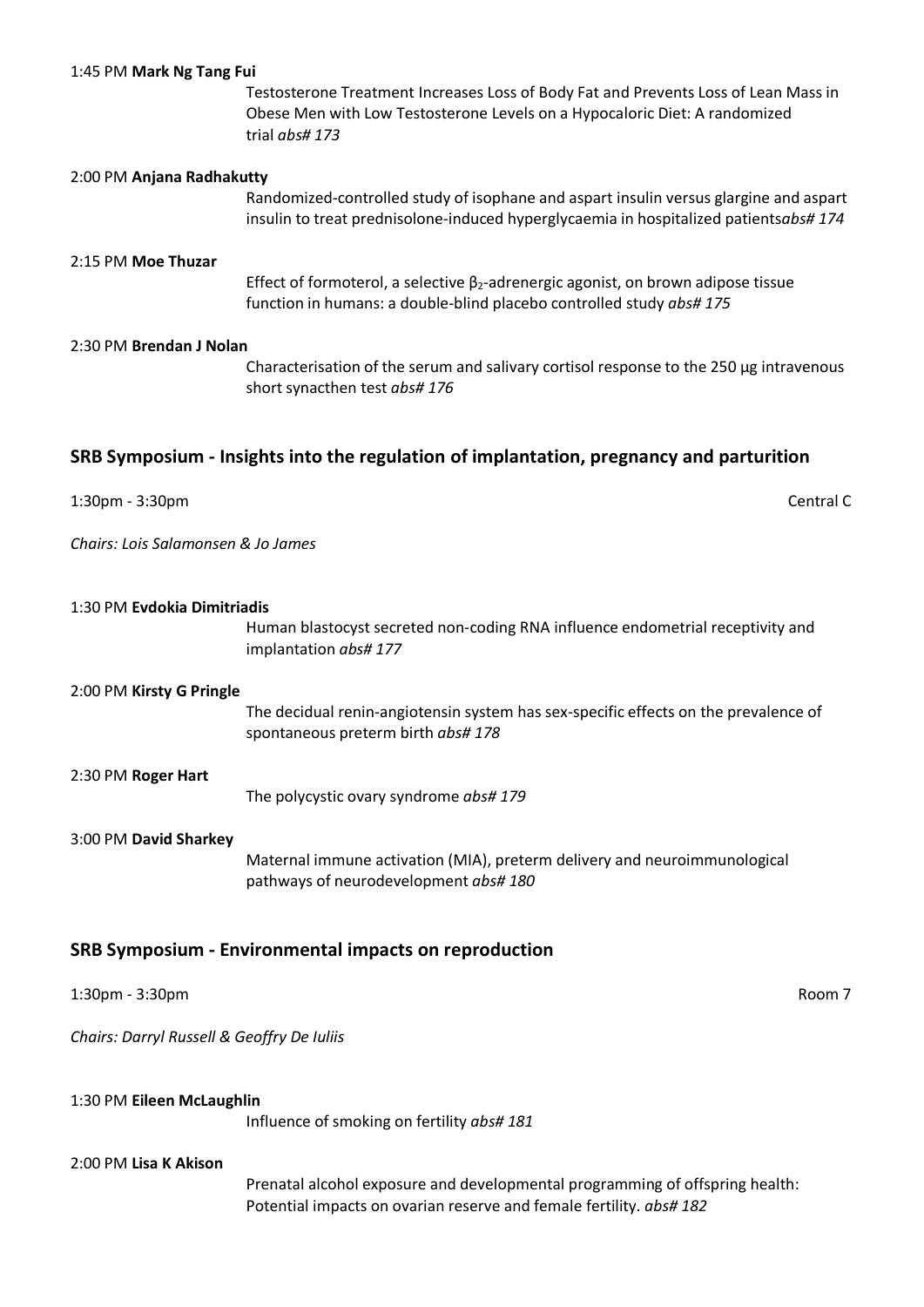Inhibiting the consequences of acrylamide exposure on the male germ line. *abs# 183*

3:00 PM **Michelle Lane**

Influence of obesity on fertility *abs# 184*

### **ANZBMS - Osteoporosis epidemiology and therapeutics**

1:30pm - 3:30pm Room 8

*Chairs: Katherine Benson & Ian Reid*

*The conference acknowledges the support of*

Lilly

#### 1:30 PM **Christopher Kovacs**

Osteoporosis occurring in association with pregnancy and lactation *abs# 185*

2:10 PM **Jackie Center**

Bisphosphonates Beyond Bone - Is there a Survival Advantage? *abs# 186*

2:40 PM **Kun Zhu**

Environmental determinants of peak bone mass *abs# 187*

#### 3:10 PM **Terry Diamond**

A randomized trial of Vertebroplasty for Acute Painful Osteoporotic fractURes (VAPOUR Trial) *abs# 188*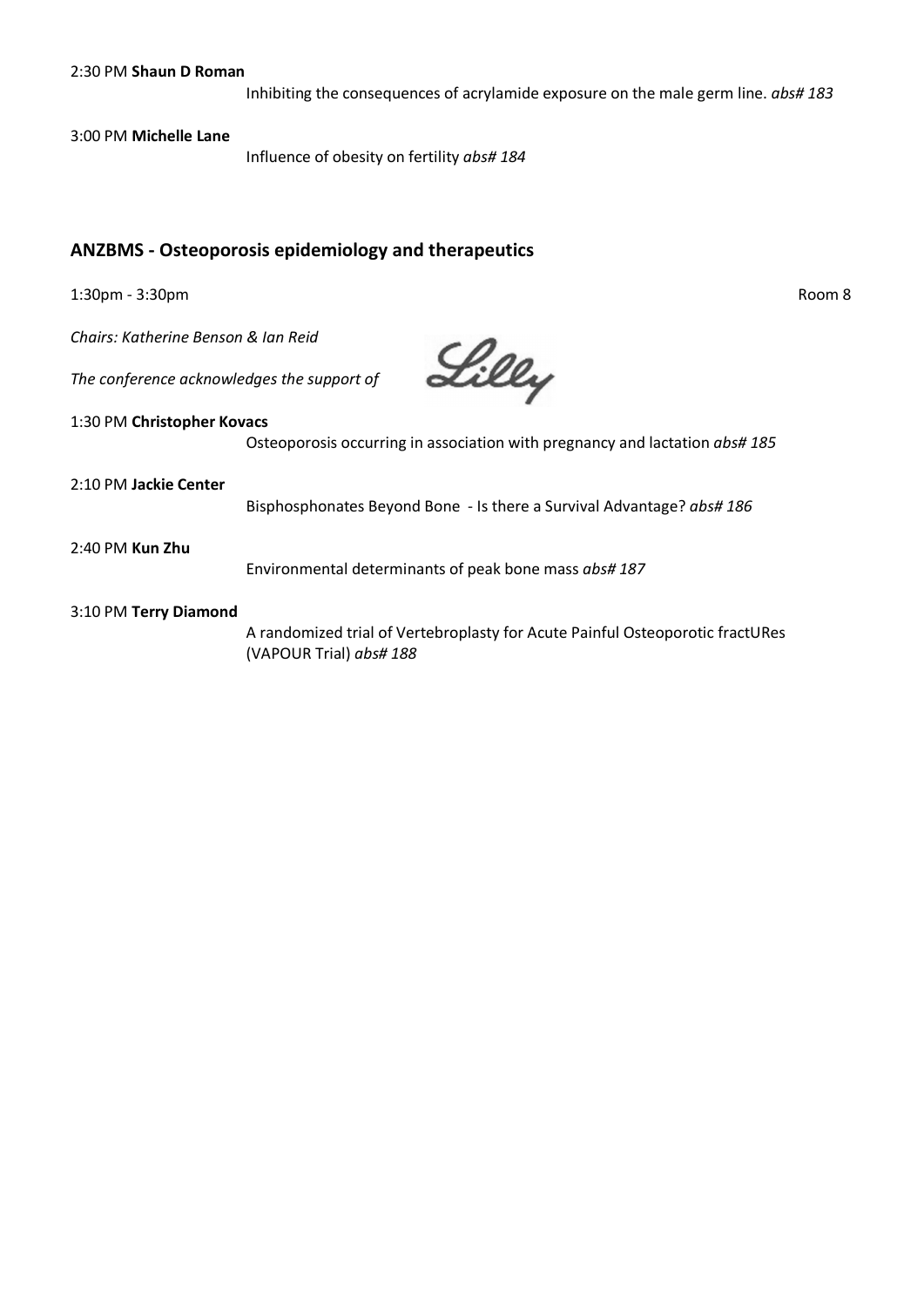### **ESA Basic Orals - Novel signaling in Hormone Dependent Cancers**

| 1:30pm - 3:00pm                         |                                                                                                                             | Room 9 |
|-----------------------------------------|-----------------------------------------------------------------------------------------------------------------------------|--------|
| Chairs: Kelly Walton & Adrian Herington |                                                                                                                             |        |
| 1:30 PM Mitchell Lawrence               | Hypomethylation of estrogen receptor $\alpha$ : a landmark in the epigenome landscape of<br>prostate cancer stroma abs# 189 |        |
| 1:45 PM Judith Clements                 | Exploring the function of prostate cancer-associated germline variants in the PSA<br>gene abs# 190                          |        |
| 2:00 PM Patrick Thomas                  | The long non-coding RNA, GHSROS, mediates prostate cancer growth abs# 191                                                   |        |
| 2:15 PM Jo K Perry                      | Pegvisomant delays tumour regrowth after radiotherapy in an endometrial cancer<br>xenograft model abs# 192                  |        |
| 2:30 PM Dilys Leung                     | Combined PPARy and XIAP treatment alters invasive properties of ovarian granulosa<br>cell tumours abs# 193                  |        |
| 2:45 PM Keely McNamara                  | Steroid signatures in breast cancer reveals patterns associated with Ki67 labelling index<br>of carcinoma cells abs# 194    |        |

### **ESA/SRB/ANZBMS Afternoon Tea**

3:30pm - 4:00pm Exhibition

*The conference acknowledges the support of*

### **ANZBMS - Bone disease in the hospital**

4:00pm - 5:00pm Room 7

*Chairs: Terry Diamond & Tania Winzenberg*

*The conference acknowledges the support of*

4:00 PM **Phillip Wong**

Mineral disorders in thalassaemia and its treatment *abs# 195*

4:30 PM **Laura Laslett**

Therapies for osteoarthritis *abs# 196*

### **ANZBMS - PTH and PTHrP Actions**



**Medtronic** 

Further, Together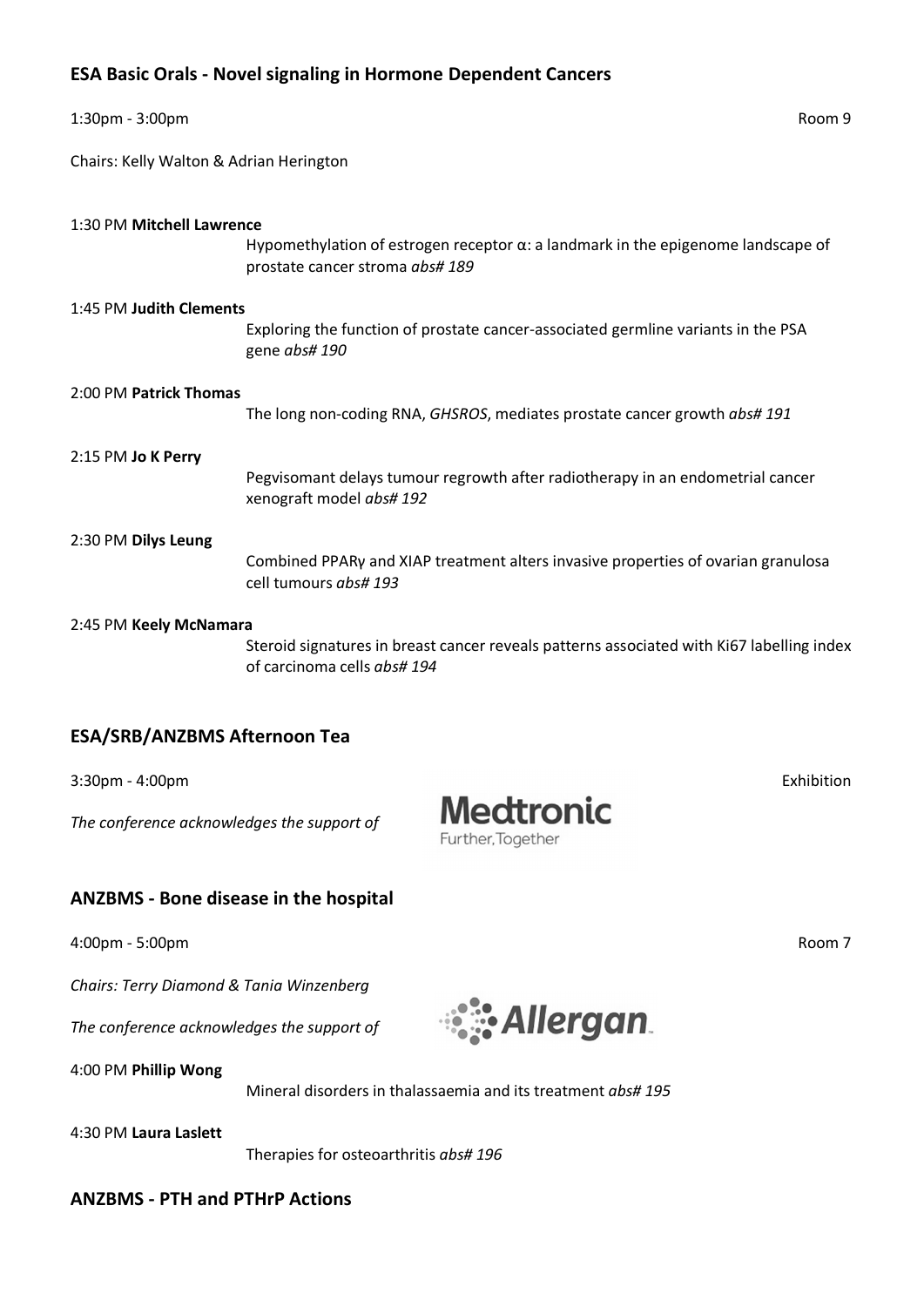*Chairs: Jonathan Gooi & Jillian Cornish*

#### 4:00 PM **T. John Martin**

Could PTHrP analogues be therapeutic agents? *abs# 197*

#### 4:30 PM **Nathan Pavlos**

Parathyroid hormone receptor signaling and trafficking: new insights and perspectives *abs# 198*

### **SRB - David Healy New Investigator Award Finalists**

#### 4:00pm - 5:30pm Central C

*Chairs: James Deane & Fiona Cousins*

#### 4:00 PM **Jessica M Dunleavy**

Cellular samurais and sperm: katnal2 has essential roles in spermatid remodelling and spermiation *abs# 199*

#### 4:15 PM **Sarah A Marshall**

Relaxin reduces responses to angiotensin II in pregnancy and reverses vascular dysfunction in mouse and human arteries *abs# 200*

#### 4:30 PM **Elizabeth G Bromfield**

Proteolytic degradation of Heat Shock Protein A2 (HSPA2) occurs in response to 4HNE modification in male germ cells *abs# 201*

#### 4:45 PM **Quynh-Nhu Nguyen**

Loss of PUMA confers protection against chemotherapy-mediated oocyte depletion and preserves fertility *abs# 202*

#### 5:00 PM **Sarah J Delforce**

The role of angiotensin ii in first trimester trophoblasts *abs# 203*

#### 5:15 PM **Nadia Bellofiore**

Endometrial morphology across the menstrual cycle in the spiny mouse *abs# 204*

#### **ESA AGM**

4:00pm - 5:00pm Arena 1

#### **ANZBMS AGM**

5:00pm - 6:00pm Room 8

### **SRB Student Meeting - Professional development lecture**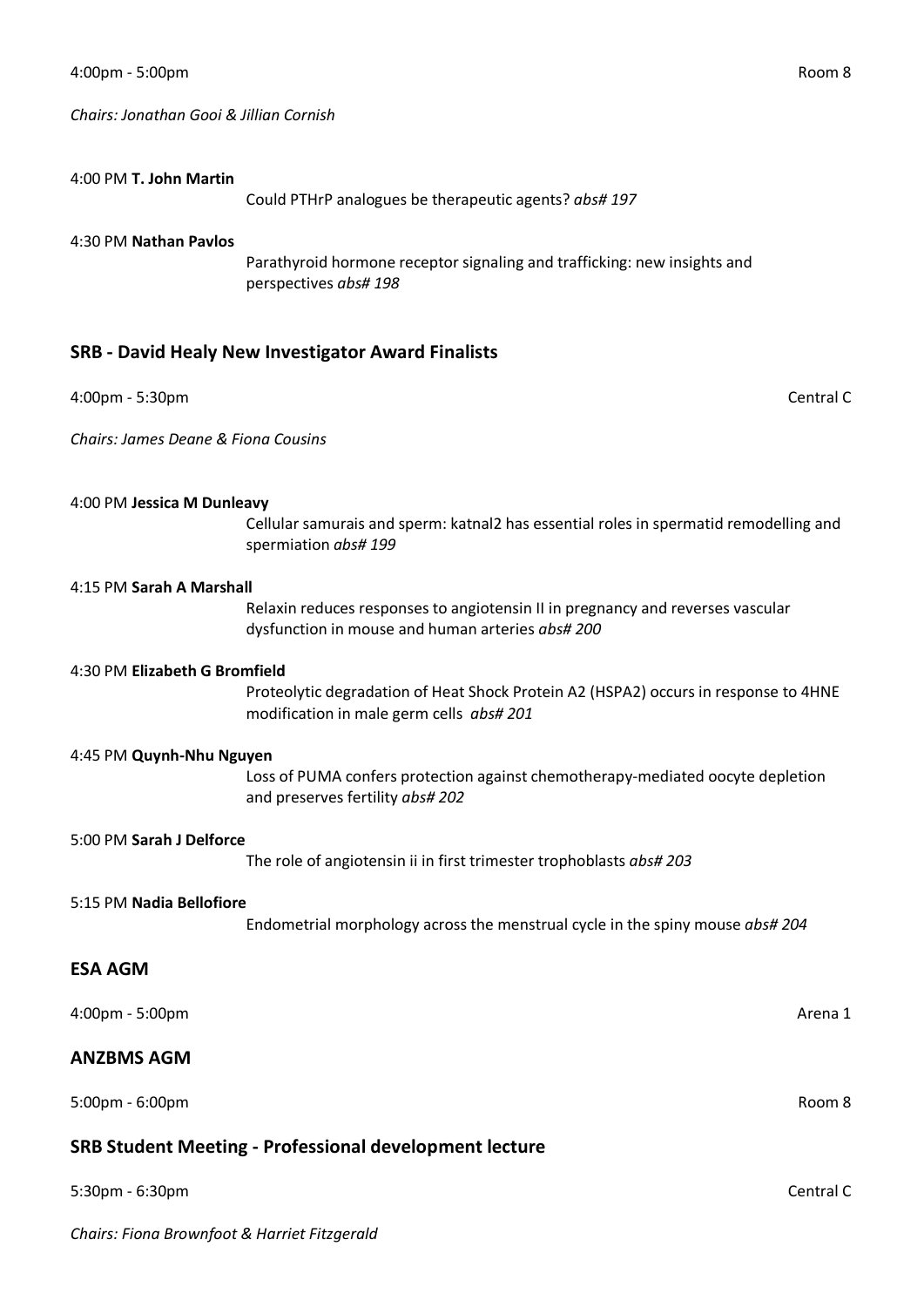#### 5:30PM **Chun-Wei Allen Feng**

CRISPR/Cas9 Genome Editing helped my research - and it may help you too.

#### 5:50PM **Lexie Prokopuk**

Profiling the histone modification, H3K27me3, during germline epigenetic reprogramming.

#### 6:10PM **Chad Moore**

Correlated light and electron microscopy observations of the uterine epithelial cell actin cytoskeleton using fluorescently labeled resin-embedded sections.

### **ESA/SRB/ANZBMS Joint Conference Dinner**

7:00pm - 10:30pm Hall 4

*The conference acknowledges the support of*

Lilly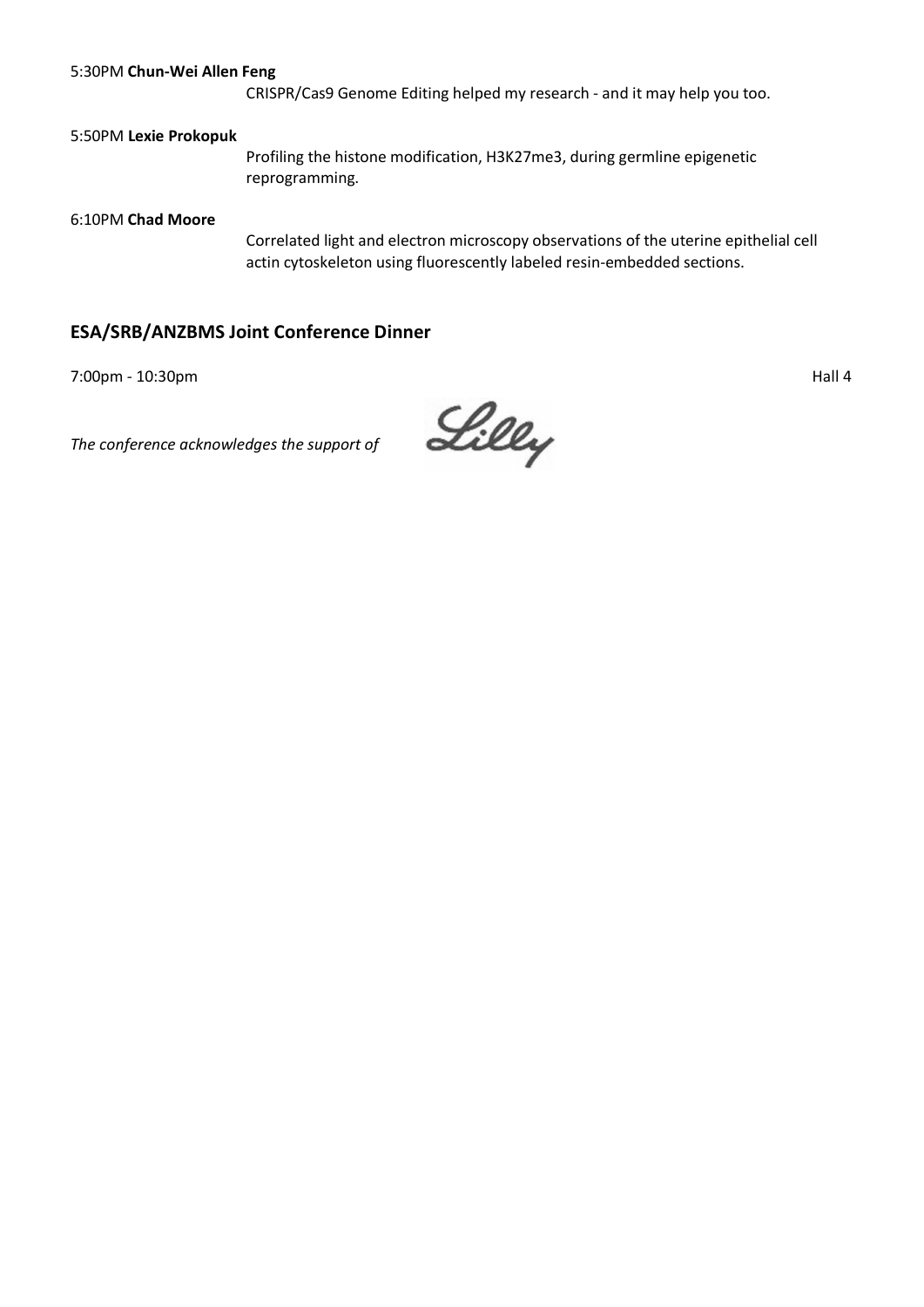## **Wednesday 24th August 2016**

### **Novo Nordisk Breakfast Symposium - How fast is fast enough? Improved insulin properties for better prandial glucose control**

| 7:00am - 8:00am                                                                                                                                |                                                           |                                                                                          | Room 8    |
|------------------------------------------------------------------------------------------------------------------------------------------------|-----------------------------------------------------------|------------------------------------------------------------------------------------------|-----------|
| The conference acknowledges the support of                                                                                                     |                                                           | novo                                                                                     |           |
| <b>Welcome to country</b>                                                                                                                      |                                                           |                                                                                          |           |
| 8:40am - 8:45am                                                                                                                                |                                                           |                                                                                          | Arena 1   |
| <b>Welcome by ESA/ADS Presidents</b>                                                                                                           |                                                           |                                                                                          |           |
| 8:30am - 8:40am                                                                                                                                |                                                           |                                                                                          | Arena 1   |
| <b>Opening &amp; Awards (Minister)</b>                                                                                                         |                                                           |                                                                                          |           |
| 8:45am - 9:10am                                                                                                                                |                                                           |                                                                                          | Arena 1   |
| <b>ESA/ADS Plenary Session</b>                                                                                                                 |                                                           |                                                                                          |           |
| 9:15am - 10:30am                                                                                                                               |                                                           |                                                                                          | Arena 1   |
| <b>Chair: David James</b>                                                                                                                      |                                                           |                                                                                          |           |
| The conference acknowledges the support of                                                                                                     |                                                           | esa<br>endocrine society of australia                                                    |           |
| 9:15am Juliana Chan                                                                                                                            |                                                           | Integrated diabetes care - from conceptualization to implementation                      |           |
| 9:50 AM Barbara Kahn<br>Discovery of A Novel Class of Naturally-Occurring Lipids with Anti-Diabetic and Anti-<br>inflammatory Effects abs# 205 |                                                           |                                                                                          |           |
|                                                                                                                                                | SRB Orals - Pregnancy, parturition and perinatal outcomes |                                                                                          |           |
| 8:30am - 9:30am                                                                                                                                |                                                           |                                                                                          | Central C |
| Chairs: Greg Duncombe & Jo Perry                                                                                                               |                                                           |                                                                                          |           |
| 8:30 AM Sheena LP Regan                                                                                                                        | density and lower apoptosis levels. abs# 206              | An increased risk of miscarriage is associated with dysregulation of granulosal receptor |           |
| 8:45 AM Helena C Parkington                                                                                                                    |                                                           |                                                                                          |           |

Potassium channels in dysfunctional human labour *abs# 207*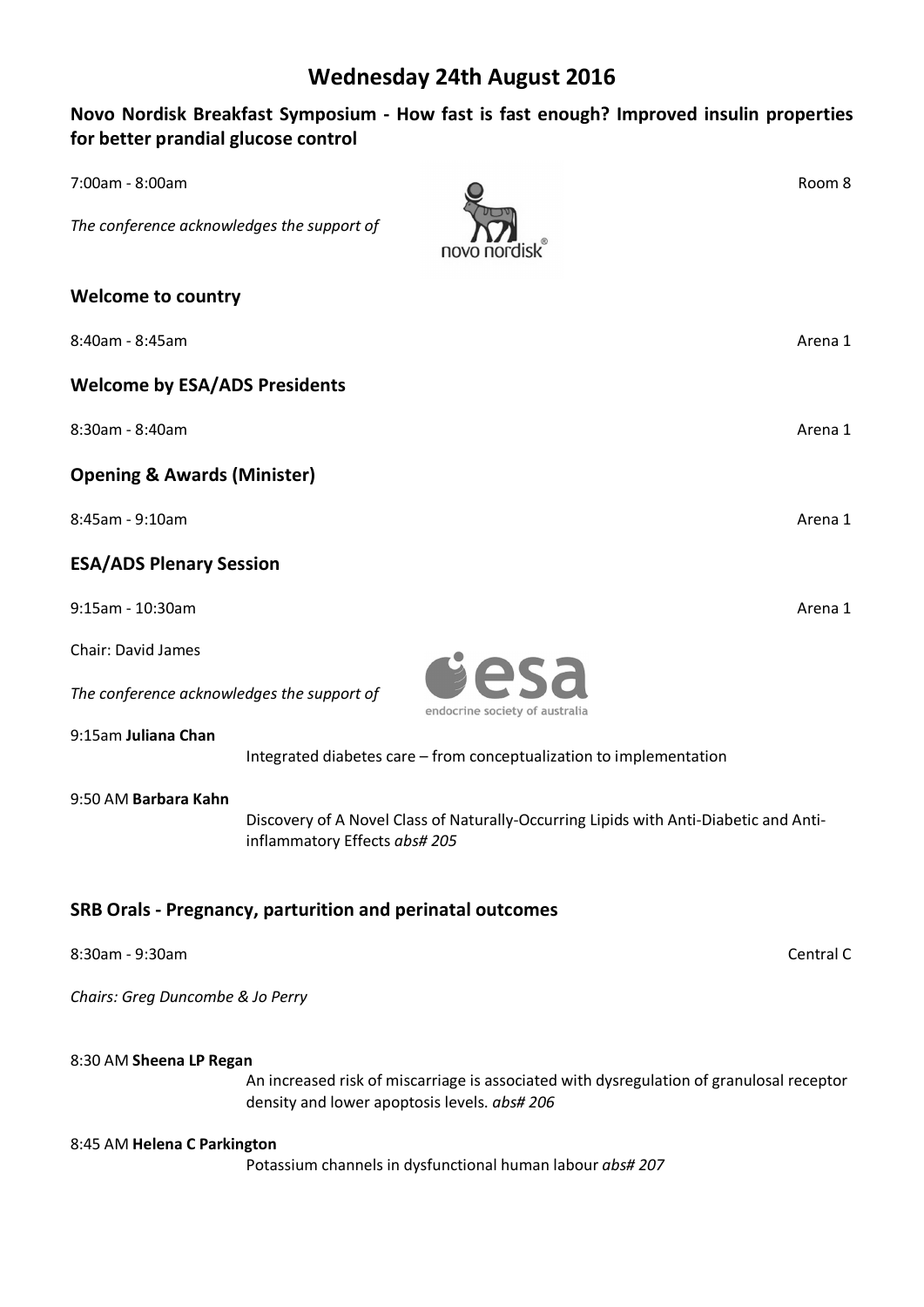#### 9:00 AM **Claire T Roberts**

The effects of maternal metabolic phenotype on maternal and perinatal outcomes. *abs# 208*

#### 9:15 AM **Jessica F Briffa**

Males born small transmit renal dysfunction to two subsequent generates in a sexspecific fashion *abs# 209*

### **SRB Orals - Assisted reproductive technologies and infertility**

8:30am - 9:30am Room 7

*Chairs: Jeremy Thompson & Cassy Spiller*

#### 8:30 AM **Mark A Baker**

Understanding male infertility *abs# 210*

#### 8:45 AM **Robert B. Gilchrist**

Cumulin and cAMP-modulators combined improve human oocyte in vitro maturation and embryo yield *abs# 211*

#### 9:00 AM **Harriet Fitzgerald**

Disruption of the proliferative phase uterine microenvironment in idiopathic infertile women *abs# 212*

#### 9:15 AM **Tracey A Edgell**

Relationship of CSF3 and its Receptor to Female Infertility *abs# 213*

#### **ESA/ANZBMS Symposium - Diabetes and the musculoskeletal system**

8:30am - 10:30am - 20:00 Am - 20:00 Am - 20:00 Am - 20:00 Am - 20:00 Am - 20:00 Am - 20:00 Am - 20:00 Am - 20:0

*Chairs: Paul Lee & Jenny Gunton*

*The conference acknowledges the support of*

#### 8:30 AM **Tara Brennan-Speranza**

Effects of Osteocalcin on insulin sensitivity: a novel treatment for T2DM? *abs# 214*

#### 9:00 AM **Bu Yeap**

Bone turnover, diabetes and cardiovascular risk *abs# 215*

#### 9:30 AM **Katherine Tonks**

Osteoporosis and insulin resistance *abs# 216*

#### 10:00 AM **Robin Daly**

Exercise for Type 2 Diabetes: What Kind? How Much? How Intense? *abs# 217*

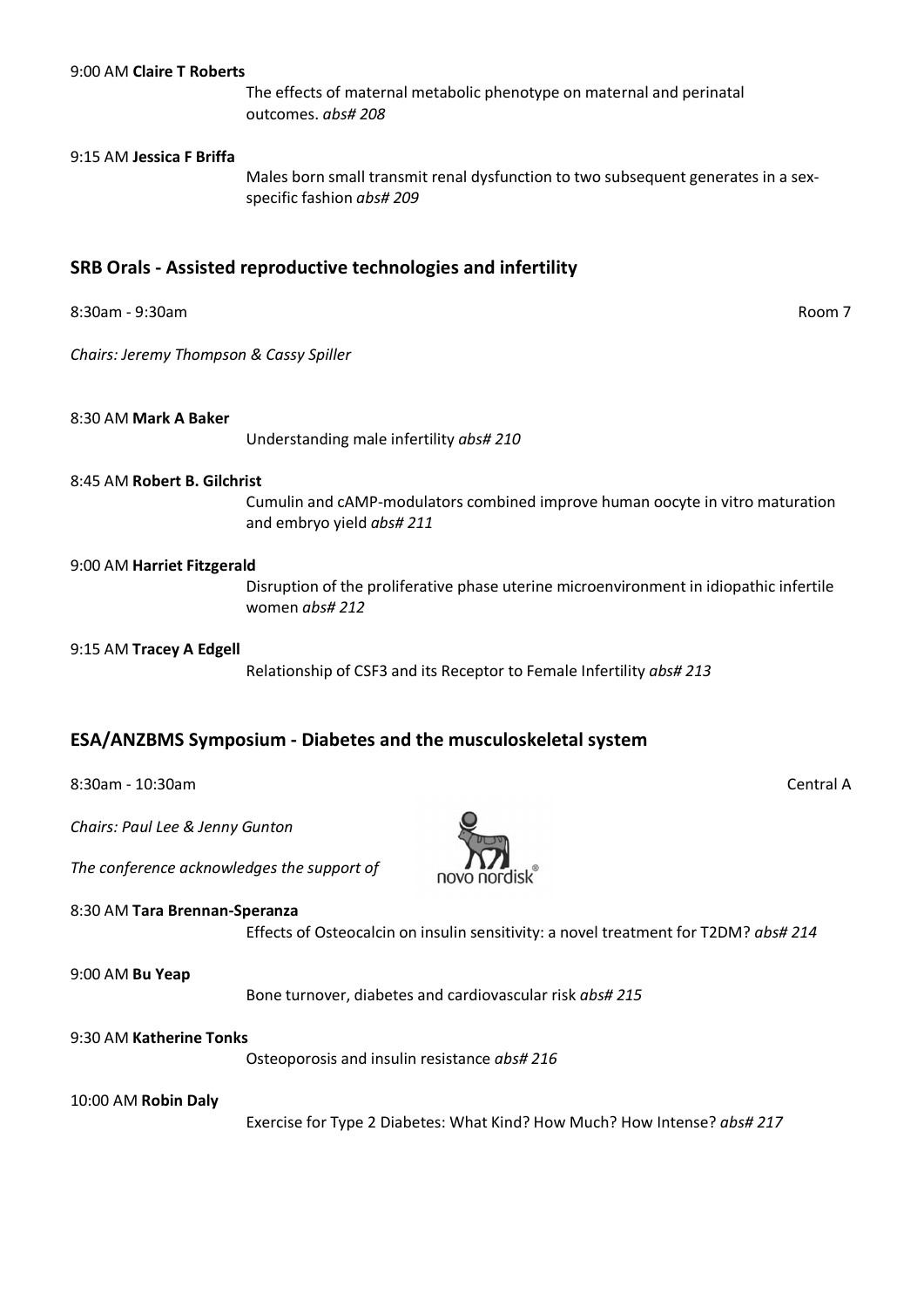### **ANZBMS Symposium - Bone and mineral across the (ost)aeons**

| $8:30$ am - 10:30am                 |                                                                             | Room 6 |
|-------------------------------------|-----------------------------------------------------------------------------|--------|
| Chairs: Tanja Crotti & Paul Baldock |                                                                             |        |
|                                     | The conference acknowledges the support of <b>TANGEN</b>                    |        |
| 8:30 AM Steve Salisbury             | Dinosaur locomotion abs#218                                                 |        |
| 9:00 AM Janine A Danks              | Evolution of the vertebrate skeleton abs# 219                               |        |
| 9:30 AM Sian Halcrow                | Scurvy in the bioarchaeological record abs#220                              |        |
| 10:00 AM Justyna J Miszkiewicz      | Ancient human bone microstructure and socio-economic status <i>abs# 221</i> |        |

### **SRB - Presidents Lecture**

9:30am - 10:30am Central C

*Chair: Chris O'Neill*

*The conference acknowledges the support of*

9:30 AM **Josef Penninger**

RANK/L – sex, bones, and cancer *abs# 222*

### **ESA/SRB & ADS/ADEA Morning Tea**

10:30am - 11:00am Exhibition

### **ESA Basic Orals - Metabolic regulation of endocrine tissues**

11:00am - 12:30pm Room 8

Chairs: Simon Chu & Mary Wlodek

### 11:00 AM **James R McFarlane**

The fate of leptin in the digestive tract of mice *abs# 223*

### 11:15 AM **Kathryn L Gatford**

Sex-dependent impairment of metabolic responses to exercise training in adult sheep offspring of placentally-restricted pregnancies *abs# 224*

Society for<br>**Reproductive** Biology

Reproduction, Fertility and Development

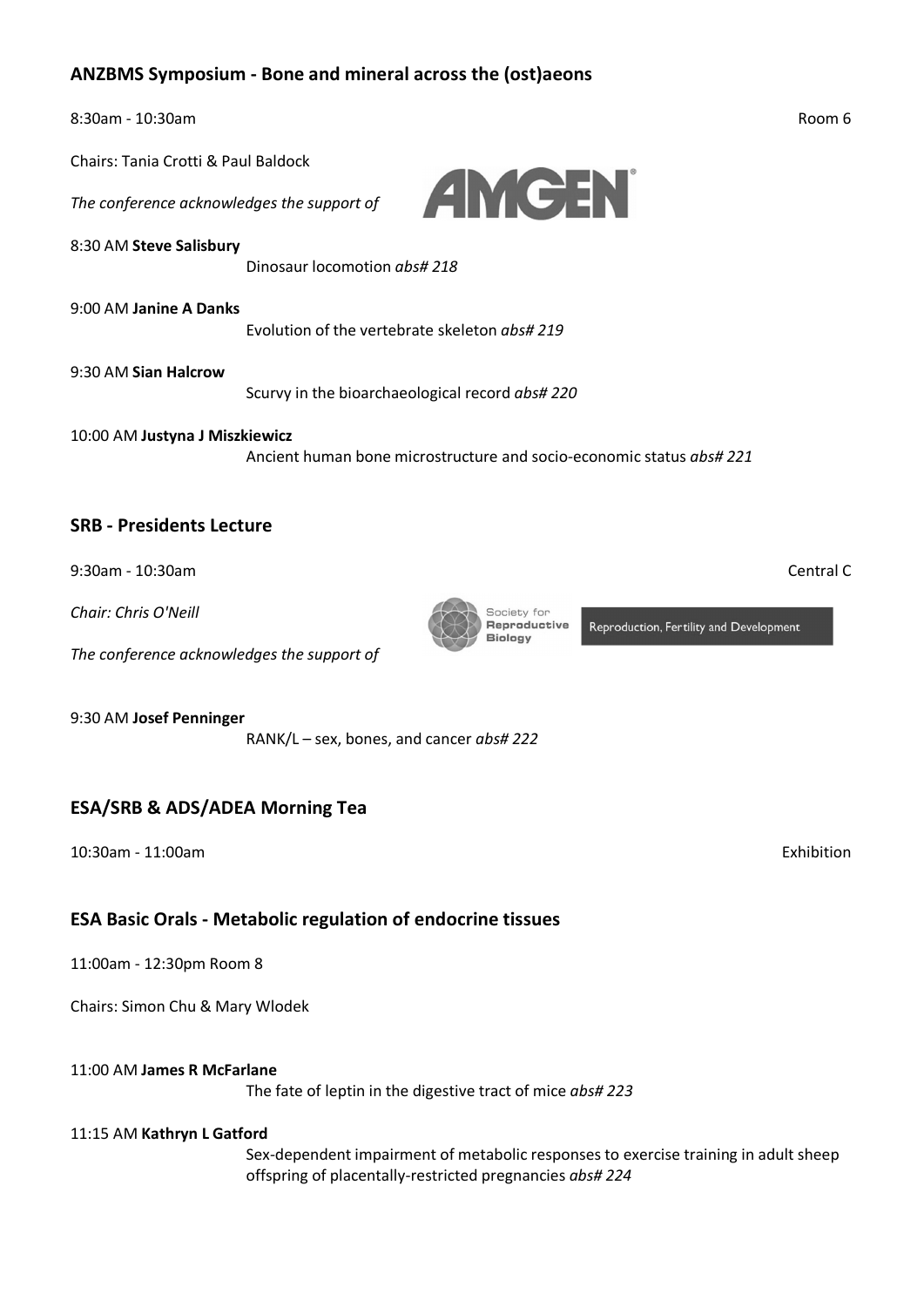#### 11:30 AM **Sylvia J Gasparini**

The metabolic-side effects of glucocorticoids are potentiated by androgens *abs# 225*

#### 11:45 AM **Dayana Mahizir**

Exercise before and during pregnancy is more effective in preventing metabolic disease in females born small fed a high fat diet than exercise during pregnancy only*abs# 226*

#### 12:00 PM **Nicolette A Hodyl**

The association between cord blood cardiometabolic and inflammatory markers and maternal PCOS status *abs# 227*

#### **ESA/SRB Symposium - Endocrine implications of cancer treatment on fertility**

11:00am - 12:30pm Central C

*Chairs: Robert Gilchrist & Vincent Harley*

#### 11:00 AM **William Ledger**

Reproductive effects of cancer treatment and fertility preservation options for women with cancer *abs# 228*

#### 11:30 AM **Pradeep Tanwar**

A pill a day keeps ovarian cancer at bay: a link between reproductive health and predisposition to cancer *abs# 229*

#### 12:00 PM **Mathis Grossmann**

Adverse Effects of Endocrine Treatment in Hormone Sensitive Cancer *abs# 230*

#### **ANZBMS Symposium - Skeletal damage and regeneration**

#### 11:00am - 12:30pm Room 6

*Chairs: Matt Prideaux & Mark Forwood*

#### 11:00 AM **Chris van der Poel**

Skeletal muscle function and osteoarthritis *abs# 231*

#### 11:30 AM **David Musson**

Biomaterials for musculoskeletal tissue regeneration *abs# 232*

#### 12:00 PM **Julia Kuliwaba**

Osteochondral degeneration: defining MRI pathology at the tissue level *abs# 233*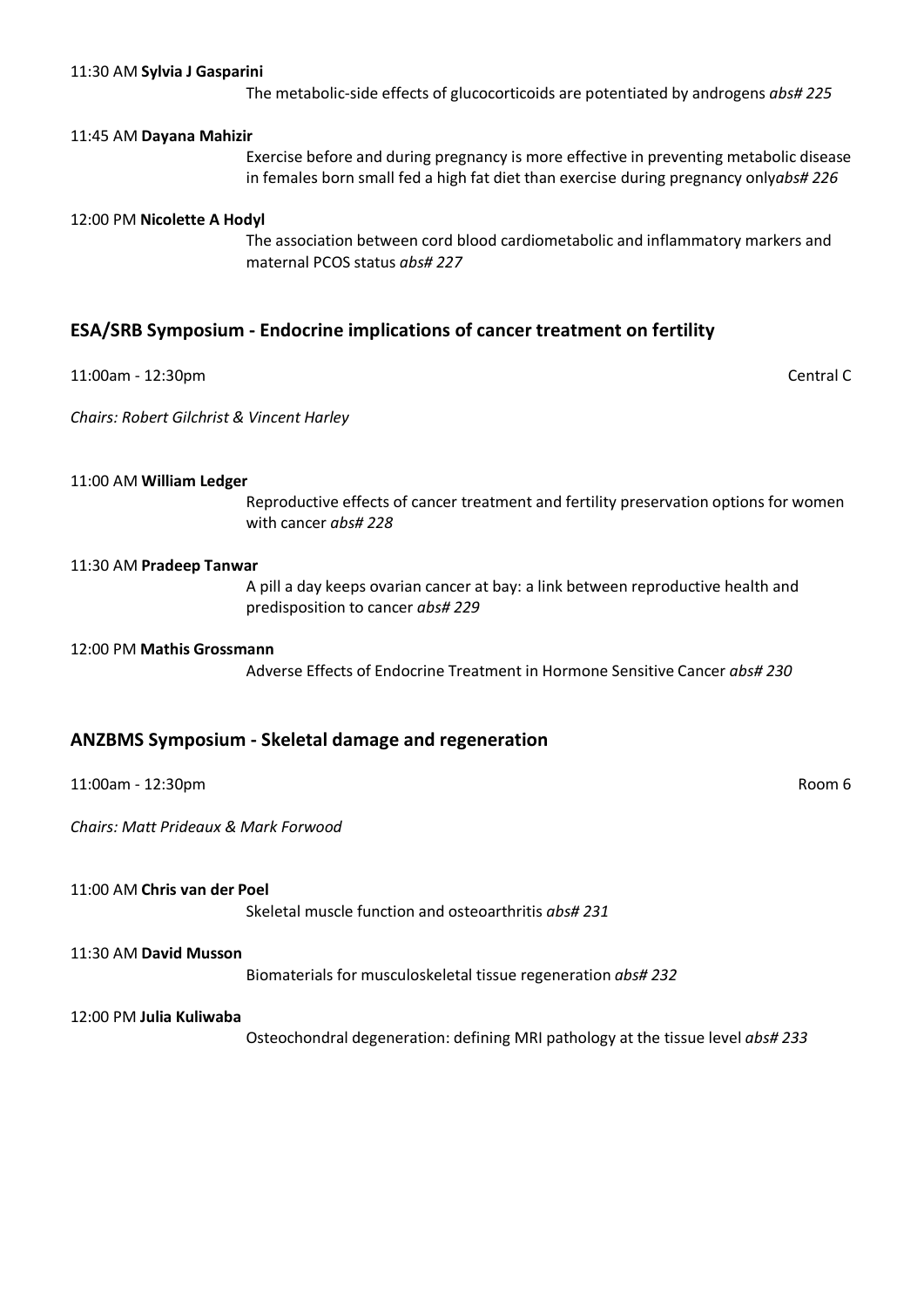### **ESA Basic Symposium - Endocrine disruptors and environmental toxins**

| 11:00am - 12:30pm                      |                                                                                             | Room 4    |
|----------------------------------------|---------------------------------------------------------------------------------------------|-----------|
| Chairs: Belinda Henry & John Wentworth |                                                                                             |           |
|                                        |                                                                                             |           |
| 11:00 AM Leisa-Maree L Toms            | Endocrine disrupting chemicals (EDCs) in Australia: biomonitoring and trends abs# 234       |           |
| 11:30 AM Andrew Pask                   |                                                                                             |           |
|                                        | Novel targets of endocrine disruption in the development of penis abnormalities abs#<br>235 |           |
| 12:00 PM Wah Chin Boon                 |                                                                                             |           |
|                                        | Endocrine dirsruptors and social interaction deficit abs# 236                               |           |
|                                        |                                                                                             |           |
|                                        | ESA/ADS Symposium - Adipocyte Regulation of Insulin Sensitivity                             |           |
| 11:00am - 1:00pm                       |                                                                                             | Central A |
| Chairs: Jenny Gunton & George Muscat   |                                                                                             |           |
| 11:00 AM H. Robert Yang                |                                                                                             |           |
|                                        | Lipid synthesis and storage in human metabolic disorders abs# 237                           |           |
| 11:30 AM David James                   |                                                                                             |           |
|                                        | Insulin action in the fat cell abs# 238                                                     |           |

#### 12:00 PM **Jon Whitehead**

Identification of an interferome nexus as a paradoxical negative regulator of adipogenesis and positive regulator of local and systemic insulin sensitivity *abs# 239*

#### 12:30 PM **Barbara Kahn**

Retinol Binding Protein 4 is a Biomarker and Cause of Insulin Resistance and Metabolic Syndrome Through Activation of the Innate and Adaptive Immune Systems*abs# 240*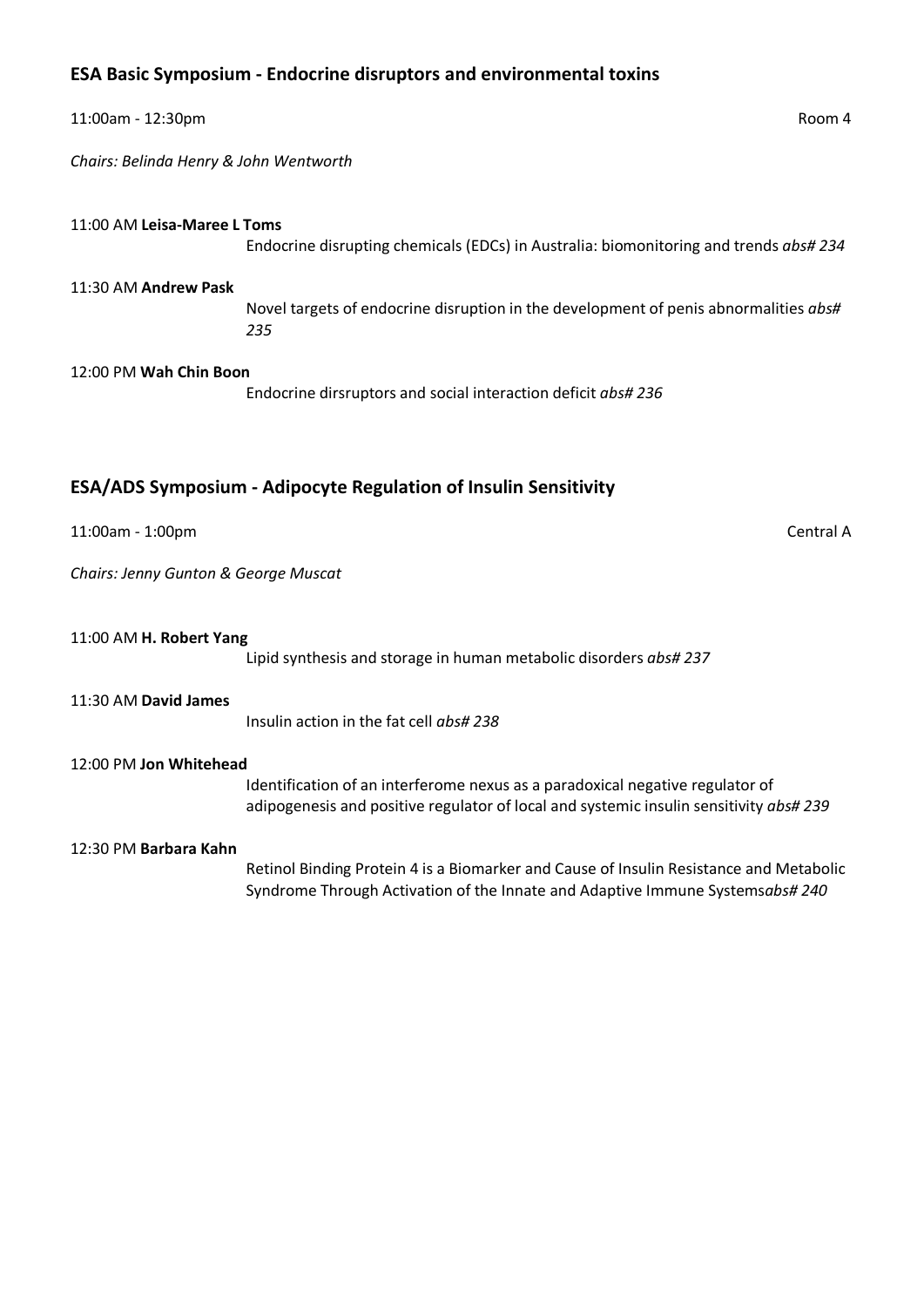## **SRB Orals - Regulation of endometrial function**

| 11:00am - 1:00pm                          | Room 7                                                                                                                                                                                         |
|-------------------------------------------|------------------------------------------------------------------------------------------------------------------------------------------------------------------------------------------------|
| Chairs: Evdokia Dimitriadis & Ray Rodgers |                                                                                                                                                                                                |
| 11:00 AM Subhransu Sahoo                  | Mechanical control of human endometrium: Role of ECM-mediated TGF $\beta$ signalling in<br>uterine epithelium abs# 241                                                                         |
| 11:15 AM Jyoti Goad                       | Molecular mechanisms of endometrial gland development abs# 242                                                                                                                                 |
| 11:30 AM Fiona Brownfoot                  | Sulfasalazine reduces sFIt-1 and soluble endoglin secretion and rescues endothelial<br>dysfunction from primary human tissues: A novel candidate therapeutic to treat<br>preeclampsia abs# 243 |
| 11:45 AM James A Deane                    | Do bone marrow stem/progenitor cells contribute to regeneration of the mouse<br>endometrium? abs# 244                                                                                          |
| 12:00 PM Laura Lindsay                    | 'Clinging on' during implantation after ovarian hyperstimulation abs# 245                                                                                                                      |
| 12:15 PM Riazuddin Mohammed               | Inhibiting the prorenin/prorenin receptor angiotensin system in the treatment of<br>endometrial cancer abs# 246                                                                                |
| 12:30 PM Preety Bajwa                     | mTOR and endometrial aging: Hyperactivation of mTOR signalling contributes to the<br>age-associated changes in uterine epithelium abs# 247                                                     |
| 12:45 PM Jenny N Fung                     | Genetic regulation of gene expression in human endometrium and across the<br>menstrual cycle abs#248                                                                                           |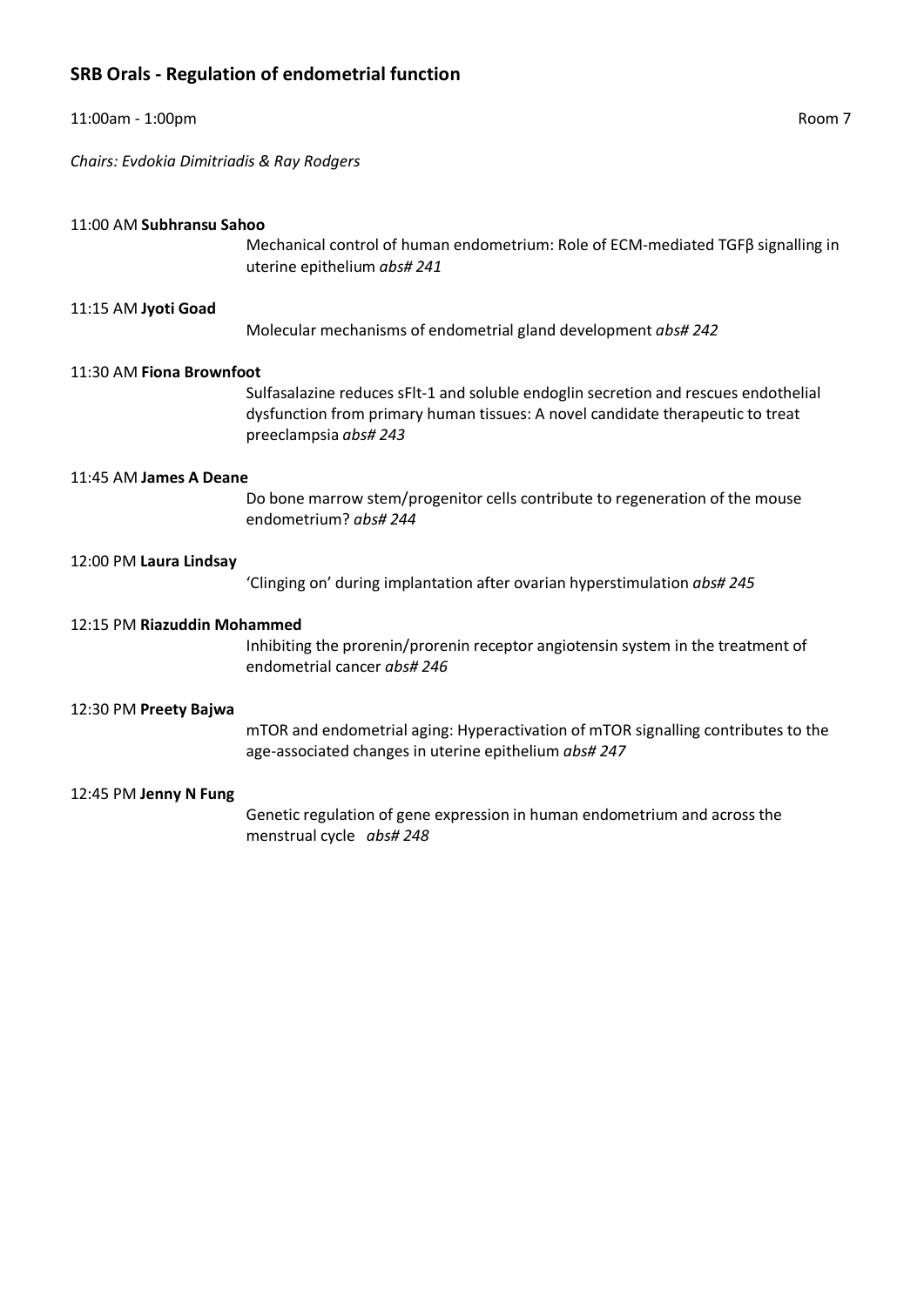### **ESA/ANZBMS Session - "Under the Lights of the Southern Cross" commemorating the life and work of Sol Posen**

| 12:30pm - 1:00pm            | Central C  |
|-----------------------------|------------|
| Chair: Emma Duncan          |            |
| 12:30PM Rebecca Mason       |            |
| <b>ESA/SRB/ANZBMS Lunch</b> |            |
| 1:00pm - 2:00pm             | Exhibition |
|                             |            |

### **ESA/SRB/ANZBMS - ECR/Mid-Career Workshop**

1:00pm - 3:30pm Room 8

*Chairs: John Schjenken and Lisa Akison (SRB), Timothy Cole and Belinda Henry (ESA), and Sharon Brennan and Syndia Lazarus (ANZBMS)*

1:15PM-1:20pm - Welcome by the ECR chairs

1:20pm-1:30pm - The NHMRC Grant Review Process, **Belinda Henry**

1:30pm-2:00pm - Panel Session **Ray Rodgers, Karen Moritz, Chris O'Neill, Brett Nixon, Karla Hutt & Kirsty Pringle**

2:00pm-2:30pm - Open Discussion with questions from ECR members

2:30pm-2:55pm - Strategies and Tips for obtaining Pharmaceutical funding, **Michael Cowley**

2:55pm-3:20pm - Work life balance – Academia, research and home, **Renea Taylor**

3:20pm-3:30pm - Final discussions and close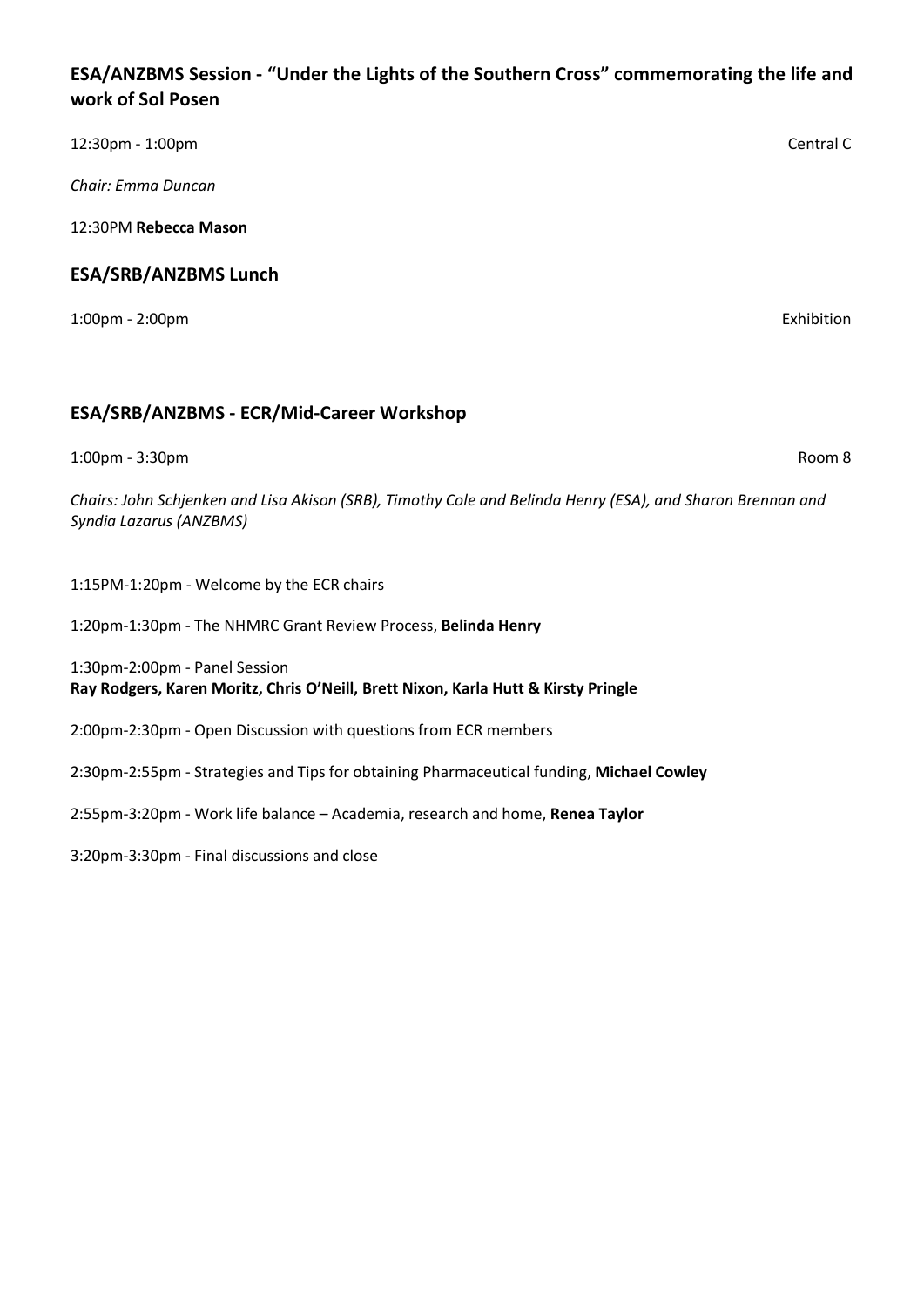### **ESA Clinical Symposium - Advances in the diagnosis and management of pituitary adenoma**

#### 2:00pm - 3:30pm Central A

*Chairs: Warrick Inder & Veronica Preda*

2:00 PM **David Torpy**

Cushing's disease *abs# 249*

#### 2:30 PM **Carmela Caputo**

Advances in the Management and follow-up of non-functioning pituitary adenomas *abs# 250*

#### 3:00 PM **Ann McCormack**

The role of genetic testing in pituitary tumours – who to test? *abs# 251*

### **ESA/SRB Orals - Hormones and reproduction**

2:00pm - 3:30pm Room 6

*Chairs: Tina Bianco-Miotto & Craig Harrison*

#### 2:00 PM **Monika Paranjpe**

The mapk pathway and sexual differentiation: effects of inhibitors of p38 mapk and erk1/erk2 in the developing gonad *abs# 252*

#### 2:15 PM **Rajini Sreenivasan**

Effects of *MyD88* deletion on testicular inflammatory signalling pathways and spermatogenesis in mice *abs# 253*

#### 2:30 PM **Mark McCabe**

Gonadotrophin suppression in men leads to a reduction in claudin-11 at the Sertoli cell tight junction *abs# 254*

#### 2:45 PM **James SM Cuffe**

Maternal corticosterone exposure in the mouse induces placental oxidative stress and dysregulates expression of antioxidant and apoptotic genes in a sex specific manner. *abs# 255*

#### 3:00 PM **Daniel Bird**

First FGF9 mutation in a patient with a disorder of sex development *abs# 256*

#### 3:15 PM **Vincent R Harley**

In fetal testes SOX9 governs transcription and male-specific RNA splicing of target genes via a Sertoli cell genomic signature *abs# 257*